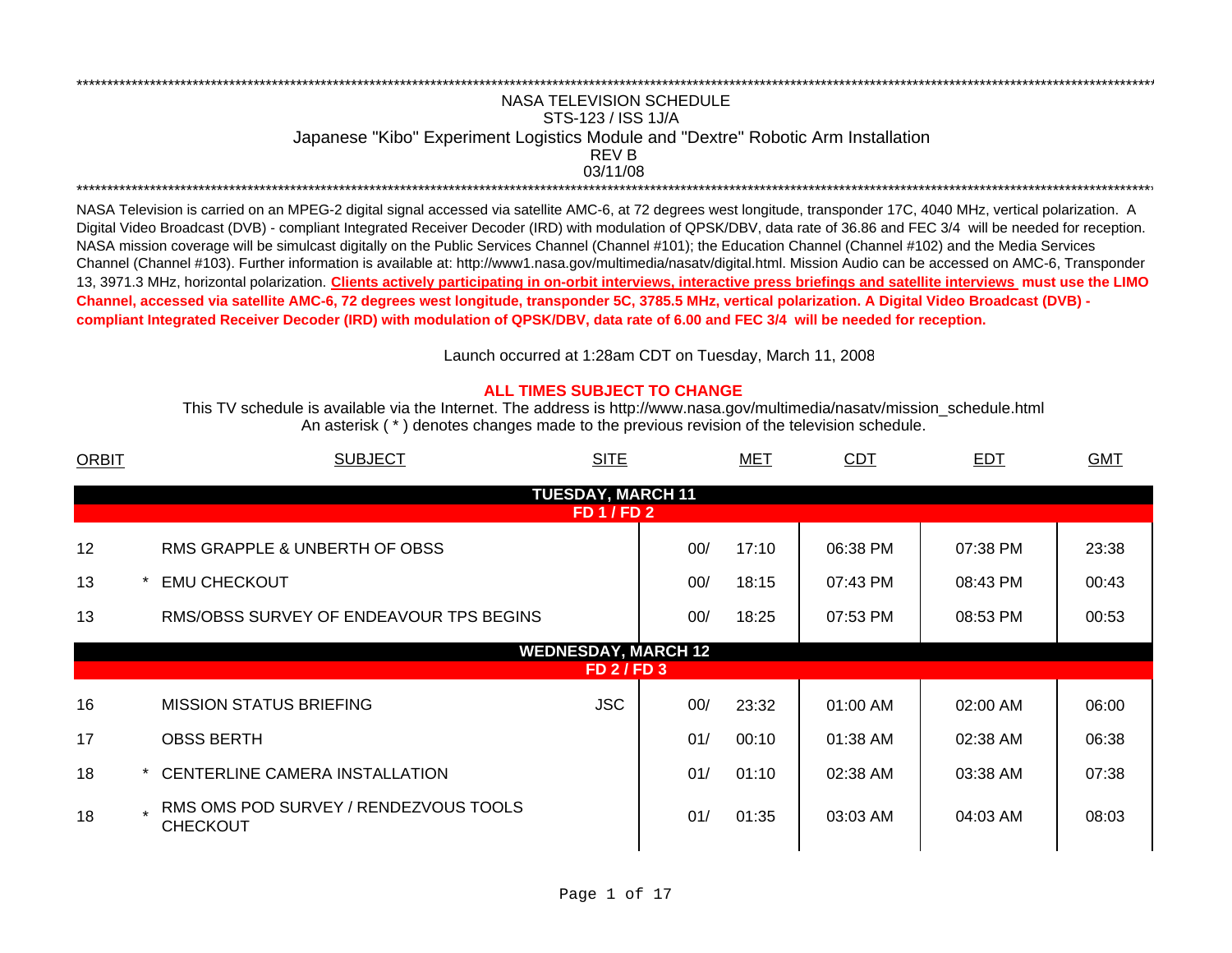| <b>ORBIT</b><br>18 | $\star$ | <b>SUBJECT</b><br><b>ODS RING EXTENSION</b>                                             | <b>SITE</b>      | 01/                       | <b>MET</b><br>02:40 | CDT<br>04:08 AM | <b>EDT</b><br>05:08 AM | <b>GMT</b><br>09:08 |
|--------------------|---------|-----------------------------------------------------------------------------------------|------------------|---------------------------|---------------------|-----------------|------------------------|---------------------|
| 20                 |         | * ENDEAVOUR CREW SLEEP BEGINS                                                           |                  | 01/                       | 05:30               | 06:58 AM        | 07:58 AM               | 11:58               |
| 20                 |         | FLIGHT DAY 2 HIGHLIGHTS (replayed on the hour during<br>crew sleep)                     | <b>JSC</b>       | 01/                       | 05:32               | 07:00 AM        | 08:00 AM               | 12:00               |
| 23                 |         | <b>MISSION STATUS BRIEFING REPLAY</b>                                                   | <b>JSC</b>       | 01/                       | 08:32               | 10:00 AM        | 11:00 AM               | 15:00               |
| 23                 |         | <b>VIDEO FILE</b>                                                                       | HQ               | 01/                       | 09:32               | 11:00 AM        | 12:00 PM               | 16:00               |
| 25                 |         | <b>ENDEAVOUR CREW WAKE UP (begins FD 3)</b>                                             |                  | 01/                       | 13:45               | 03:13 PM        | 04:13 PM               | 20:13               |
| 26                 |         | POST-MMT UPDATE                                                                         | <b>JSC</b>       | 01/                       | 14:32               | 04:00 PM        | 05:00 PM               | 21:00               |
| 26                 |         | * RENDEZVOUS OPERATIONS BEGIN                                                           |                  | 01/                       | 15:10               | 04:38 PM        | 05:38 PM               | 21:38               |
| 28                 |         | <b>TI BURN</b>                                                                          |                  | 01/                       | 18:14               | 07:42 PM        | 08:42 PM               | 00:42               |
| 29                 |         | ENDEAVOUR RPM / ISS CREW VIDEO<br><b>DOCUMENTATION BEGINS</b>                           |                  | 01/                       | 19:55               | 09:23 PM        | 10:23 PM               | 02:23               |
| 30                 |         | ENDEAVOUR / ISS DOCKING (may not be televised live)                                     |                  | 01/                       | 20:57               | 10:25 PM        | 11:25 PM               | 03:25               |
| 31                 |         | SHUTTLE VTR PLAYBACK OF ENDEAVOUR / ISS<br><b>DOCKING</b>                               |                  | 01/                       | 21:40               | 11:08 PM        | 12:08 AM               | 04:08               |
|                    |         |                                                                                         | <b>FD 3/FD 4</b> | <b>THURSDAY, MARCH 13</b> |                     |                 |                        |                     |
| 32                 |         | ENDEAVOUR/ISS CREW HATCH OPENING AND<br><b>WELCOME CEREMONY</b>                         |                  | 01/                       | 22:40               | 12:08 AM        | 01:08 AM               | 05:08               |
| 32                 |         | <b>SSRMS GRAPPLE SLP-D1</b>                                                             |                  | 01/                       | 23:10               | 12:38 AM        | 01:38 AM               | 05:38               |
| 33                 |         | <b>MISSION STATUS BRIEFING</b>                                                          | <b>JSC</b>       | 01/                       | 23:32               | 01:00 AM        | 02:00 AM               | 06:00               |
| 33                 |         | SOYUZ SEATLINER TRANSFER (REISMAN JOINS<br><b>EXPEDITION 16, EYHARTS JOINS STS-123)</b> |                  | 01/                       | 23:40               | 01:08 AM        | 02:08 AM               | 06:08               |
| 33                 |         | SLP-D1 UNBERTH FROM PAYLOAD BAY                                                         |                  | 01/                       | 23:50               | 01:18 AM        | 02:18 AM               | 06:18               |
| 33                 |         | SLP-D1 INSTALL ON POA                                                                   |                  | 02/                       | 01:05               | 02:33 AM        | 03:33 AM               | 07:33               |
|                    |         |                                                                                         |                  |                           |                     |                 |                        |                     |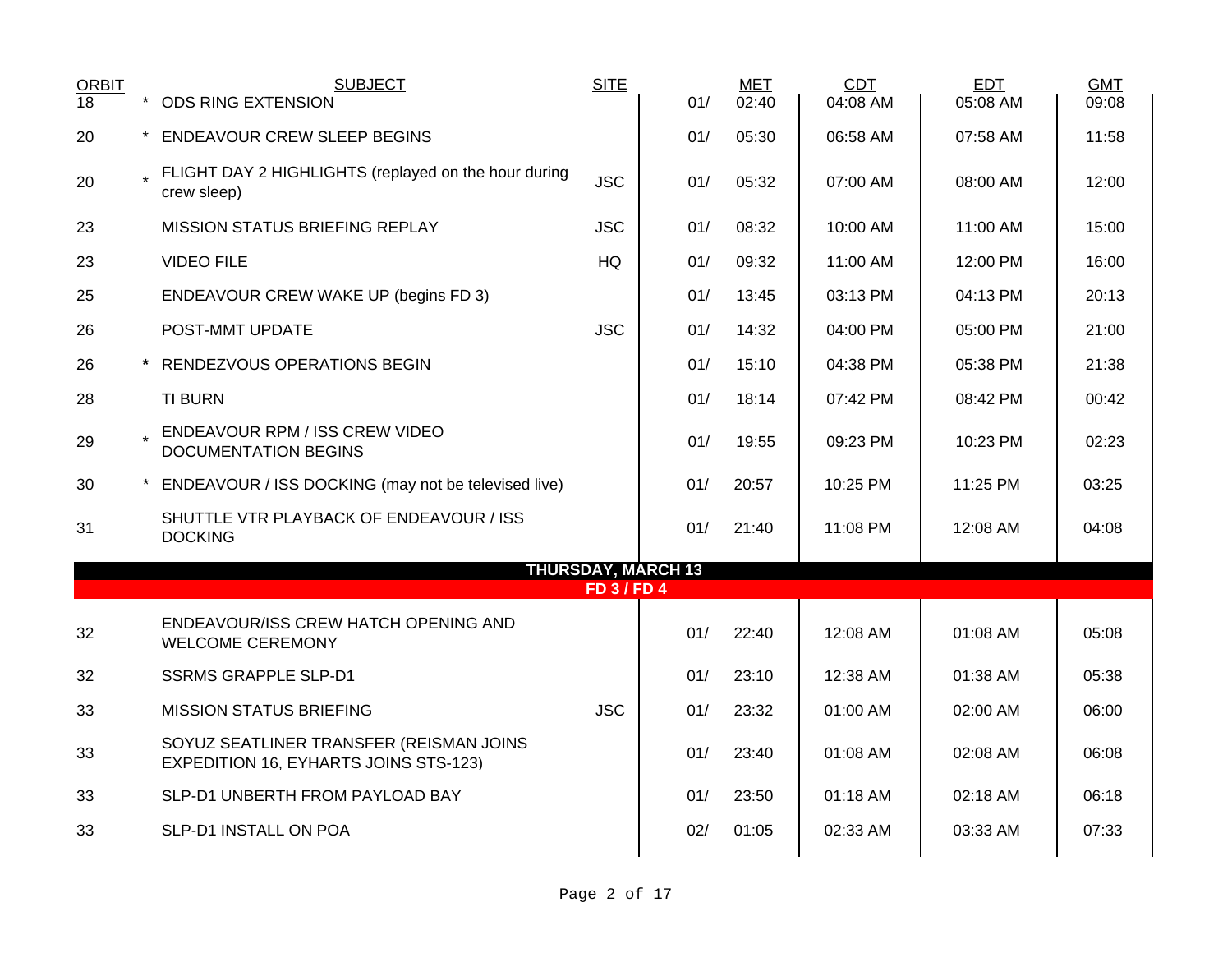| <b>ORBIT</b><br>33 | <b>SUBJECT</b><br><b>REISMAN SOKOL SUIT LEAK CHECK</b>              | <b>SITE</b>                                   | 02/ | <b>MET</b><br>01:30 | CDT<br>02:58 AM | <b>EDT</b><br>03:58 AM | <b>GMT</b><br>07:58 |
|--------------------|---------------------------------------------------------------------|-----------------------------------------------|-----|---------------------|-----------------|------------------------|---------------------|
| 33                 | EVA #1 PROCEDURE REVIEW                                             |                                               | 02/ | 02:00               | 03:28 AM        | 04:28 AM               | 08:28               |
| 35                 | LINNEHAN & REISMAN EVA #1 CAMPOUT BEGINS                            |                                               | 02/ | 04:15               | 05:43 AM        | 06:43 AM               | 10:43               |
| 36                 | <b>ISS CREW SLEEP BEGINS</b>                                        |                                               | 02/ | 05:30               | 06:58 AM        | 07:58 AM               | 11:58               |
| 37                 | <b>ENDEAVOUR CREW SLEEP BEGINS</b>                                  |                                               | 02/ | 06:00               | 07:28 AM        | 08:28 AM               | 12:28               |
| 37                 | FLIGHT DAY 3 HIGHLIGHTS (replayed on the hour during<br>crew sleep) | <b>JSC</b>                                    | 02/ | 06:32               | 08:00 AM        | 09:00 AM               | 13:00               |
| 38                 | <b>MISSION STATUS BRIEFING REPLAY</b>                               | <b>JSC</b>                                    | 02/ | 08:32               | 10:00 AM        | 11:00 AM               | 15:00               |
| 38                 | <b>VIDEO FILE</b>                                                   | HQ                                            | 02/ | 09:32               | 11:00 AM        | 12:00 PM               | 16:00               |
| 39                 | <b>ISS FLIGHT DIRECTOR UPDATE</b>                                   | <b>JSC</b>                                    | 02/ | 10:32               | 12:00 PM        | $01:00$ PM             | 17:00               |
| 40                 | ISS FLIGHT DIRECTOR UPDATE REPLAY                                   | <b>JSC</b>                                    | 02/ | 12:32               | 02:00 PM        | 03:00 PM               | 19:00               |
| 41                 | ENDEAVOUR/ISS CREW WAKE UP (begins FD 4)                            |                                               | 02/ | 14:00               | 03:28 PM        | 04:28 PM               | 20:28               |
| 42                 | POST-MMT UPDATE                                                     | <b>JSC</b>                                    | 02/ | 14:32               | 04:00 PM        | 05:00 PM               | 21:00               |
| 42                 | EVA #1 PREPARATIONS RESUME                                          |                                               | 02/ | 14:40               | 04:08 PM        | 05:08 PM               | 21:08               |
| 44                 | EVA #1 BEGINS                                                       |                                               | 02/ | 18:55               | 08:23 PM        | 09:23 PM               | 01:23               |
| 45                 | JLP PREPARATION FOR UNBERTHING                                      |                                               | 02/ | 19:40               | 09:08 PM        | 10:08 PM               | 02:08               |
| 46                 | <b>SRMS GRAPPLES JLP</b>                                            |                                               | 02/ | 20:35               | 10:03 PM        | 11:03 PM               | 03:03               |
| 46                 | OTCM INSTALLATION ON SPDM ARM 2                                     |                                               | 02/ | 20:55               | 10:23 PM        | 11:23 PM               | 03:23               |
|                    |                                                                     | <b>FRIDAY, MARCH 14</b><br><b>FD 4 / FD 5</b> |     |                     |                 |                        |                     |
|                    |                                                                     |                                               |     |                     |                 |                        |                     |
| 47                 | OTCM INSTALLATION ON SPDM ARM 1                                     |                                               | 02/ | 22:55               | 12:23 AM        | 01:23 AM               | 05:23               |
| 47                 | SRMS UNBERTH JLP FROM ENDEAVOUR                                     |                                               | 02/ | 23:30               | 12:58 AM        | 01:58 AM               | 05:58               |
| 48                 | SRMS INSTALLS JLP ONTO HARMONY ZENITH PORT                          |                                               | 03/ | 00:55               | 02:23 AM        | 03:23 AM               | 07:23               |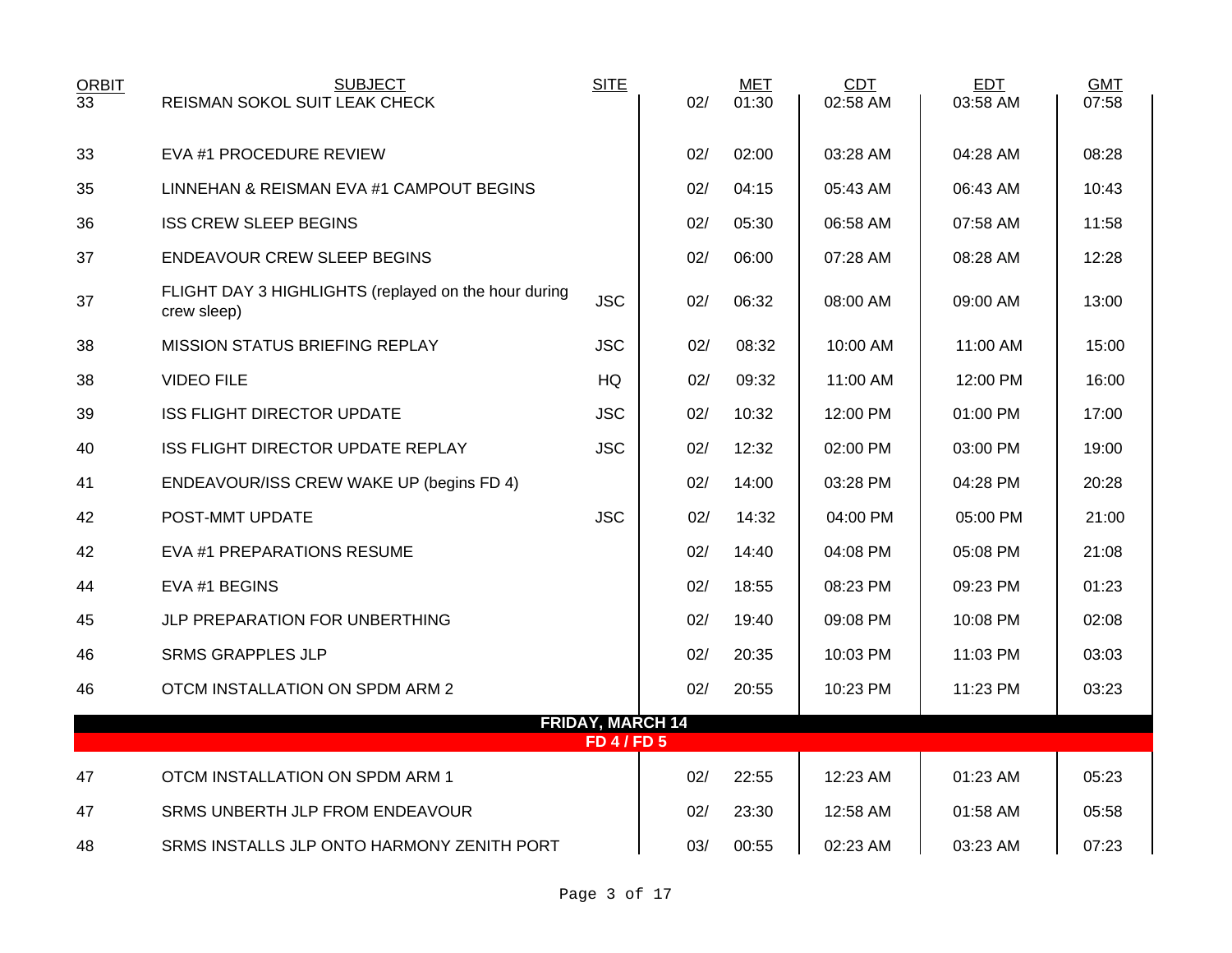| <b>ORBIT</b> | <b>SUBJECT</b>                                                                   | <b>SITE</b>      |                           | <b>MET</b> | CDT      | <b>EDT</b> | <b>GMT</b> |
|--------------|----------------------------------------------------------------------------------|------------------|---------------------------|------------|----------|------------|------------|
| 49           | EVA #1 ENDS                                                                      |                  | 03/                       | 01:25      | 02:53 AM | 03:53 AM   | 07:53      |
| 49           | JLP INSTALLATION ON HARMONY COMPLETE                                             |                  | 03/                       | 01:45      | 03:13 AM | 04:13 AM   | 08:13      |
| 50           | HARMONY - JLP VESTIBULE LEAK CHECKS                                              |                  | 03/                       | 03:30      | 04:58 AM | 05:58 AM   | 09:58      |
| 50           | <b>MISSION STATUS BRIEFING</b>                                                   | <b>JSC</b>       | 03/                       | 03:32      | 05:00 AM | 06:00 AM   | 10:00      |
| 52           | <b>ISS CREW SLEEP BEGINS</b>                                                     |                  | 03/                       | 05:30      | 06:58 AM | 07:58 AM   | 11:58      |
| 52           | <b>ENDEAVOUR CREW SLEEP BEGINS</b>                                               |                  | 03/                       | 06:00      | 07:28 AM | 08:28 AM   | 12:28      |
| 52           | FLIGHT DAY 4 HIGHLIGHTS (replayed on the hour during<br>crew sleep)              | <b>JSC</b>       | 03/                       | 06:32      | 08:00 AM | 09:00 AM   | 13:00      |
| 54           | <b>MISSION STATUS BRIEFING REPLAY</b>                                            | <b>JSC</b>       | 03/                       | 08:32      | 10:00 AM | 11:00 AM   | 15:00      |
| 54           | <b>VIDEO FILE</b>                                                                | <b>HQ</b>        | 03/                       | 09:32      | 11:00 AM | 12:00 PM   | 16:00      |
| 55           | ISS FLIGHT DIRECTOR UPDATE                                                       | <b>JSC</b>       | 03/                       | 11:02      | 12:30 PM | 01:30 PM   | 17:30      |
| 57           | ISS FLIGHT DIRECTOR UPDATE REPLAY                                                | <b>JSC</b>       | 03/                       | 13:02      | 02:30 PM | 03:30 PM   | 19:30      |
| 57           | ENDEAVOUR / ISS CREW WAKE UP (begins FD 5)                                       |                  | 03/                       | 14:00      | 03:28 PM | 04:28 PM   | 20:28      |
| 58           | POST-MMT UPDATE                                                                  | <b>JSC</b>       | 03/                       | 14:32      | 04:00 PM | 05:00 PM   | 21:00      |
| 59           | JLP/HARMONY VESTIBULE OUTFITTING BEGINS                                          |                  | 03/                       | 16:30      | 05:58 PM | 06:58 PM   | 22:58      |
| 59           | JLP ACTIVATION BEGINS                                                            |                  | 03/                       | 16:45      | 06:13 PM | 07:13 PM   | 23:13      |
| 59           | <b>SSRMS GRAPPLES &amp; UNBERTHS OBSS FROM</b><br><b>ENDEAVOUR'S PAYLOAD BAY</b> |                  | 03/                       | 17:00      | 06:28 PM | 07:28 PM   | 23:28      |
| 60           | <b>SSRMS HANDOFF OBSS TO SRMS</b>                                                |                  | 03/                       | 17:45      | 07:13 PM | 08:13 PM   | 00:13      |
| 61           | <b>MISSION STATUS BRIEFING</b>                                                   | <b>JSC</b>       | 03/                       | 19:32      | 09:00 PM | 10:00 PM   | 02:00      |
| 62           | JLP HATCH OPEN AND INGRESS                                                       |                  | 03/                       | 21:50      | 11:18 PM | 12:18 AM   | 04:18      |
|              |                                                                                  | <b>FD 5/FD 6</b> | <b>SATURDAY, MARCH 15</b> |            |          |            |            |
|              |                                                                                  |                  |                           |            |          |            |            |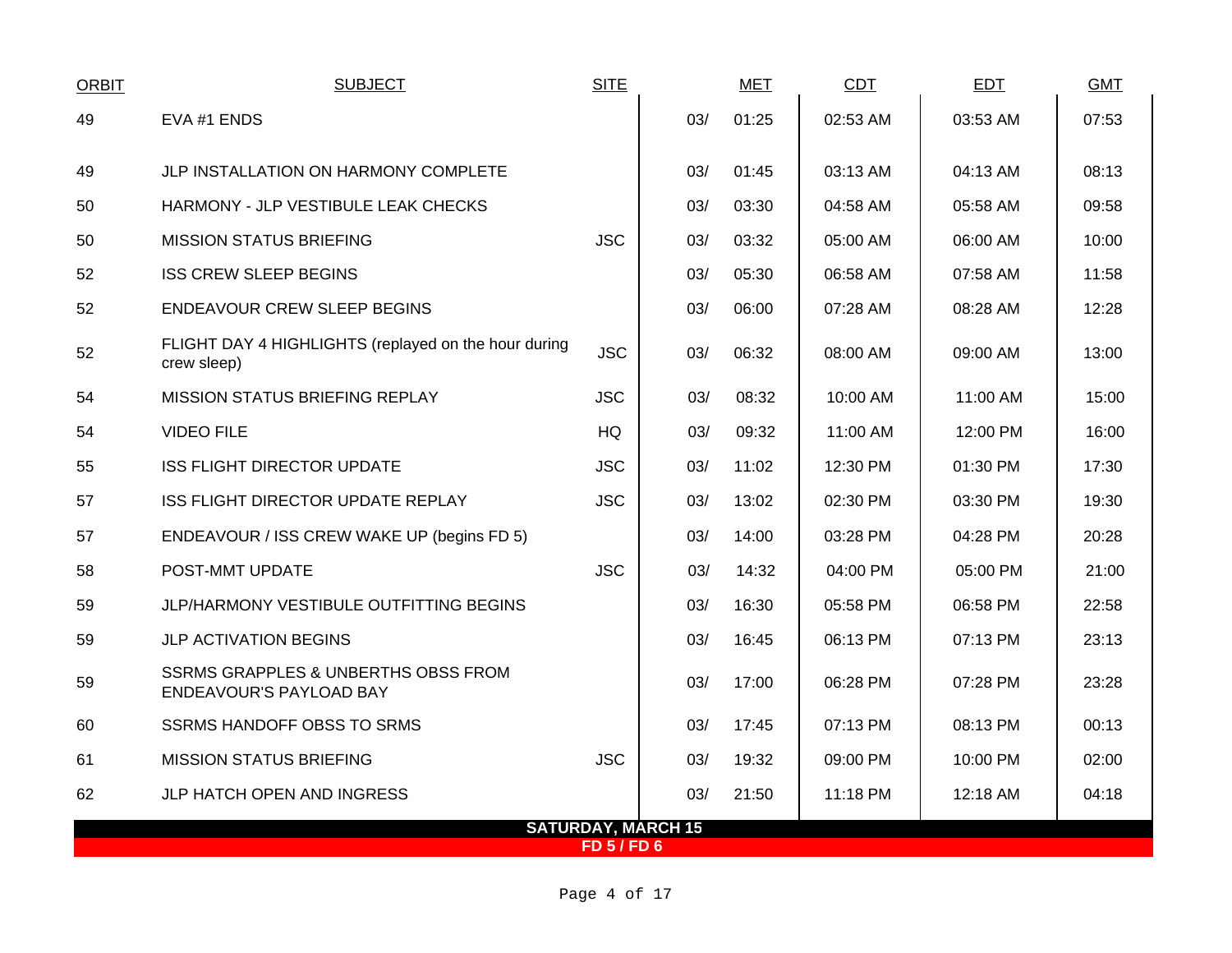| <b>ORBIT</b> | <b>SUBJECT</b>                                                      | <b>SITE</b>             |     | <b>MET</b> | <b>CDT</b> | <b>EDT</b> | <b>GMT</b> |
|--------------|---------------------------------------------------------------------|-------------------------|-----|------------|------------|------------|------------|
| 63           | ABC NEWS / SPACE.COM / FLORIDA TODAY IN-FLIGHT<br><b>INTERVIEWS</b> | <b>TDRW</b>             | 03/ | 23:20      | 12:48 AM   | 01:48 AM   | 05:48      |
| 64           | EVA #2 PROCEDURE REVIEW                                             |                         | 04/ | 01:30      | 02:58 AM   | 03:58 AM   | 07:58      |
| 66           | LINNEHAN & FOREMAN EVA #2 CAMPOUT BEGINS                            |                         | 04/ | 03:15      | 04:43 AM   | 05:43 AM   | 09:43      |
| 67           | <b>ISS CREW SLEEP BEGINS</b>                                        |                         | 04/ | 04:30      | 05:58 AM   | 06:58 AM   | 10:58      |
| 67           | ENDEAVOUR CREW SLEEP BEGINS                                         |                         | 04/ | 05:00      | 06:28 AM   | 07:28 AM   | 11:28      |
| 68           | FLIGHT DAY 5 HIGHLIGHTS (replayed on the hour during<br>crew sleep) | <b>JSC</b>              | 04/ | 05:32      | 07:00 AM   | 08:00 AM   | 12:00      |
| 69           | MISSION STATUS BRIEFING REPLAY                                      | <b>JSC</b>              | 04/ | 07:32      | 09:00 AM   | 10:00 AM   | 14:00      |
| 71           | <b>ISS FLIGHT DIRECTOR UPDATE</b>                                   | <b>JSC</b>              | 04/ | 10:32      | 12:00 PM   | 01:00 PM   | 17:00      |
| 73           | ISS FLIGHT DIRECTOR UPDATE REPLAY                                   | <b>JSC</b>              | 04/ | 12:02      | 01:30 PM   | 02:30 PM   | 18:30      |
| 73           | ENDEAVOUR / ISS CREW WAKE UP (begins FD 6)                          |                         | 04/ | 13:00      | 02:28 PM   | 03:28 PM   | 19:28      |
| 73           | EVA #2 PREPARATIONS RESUME                                          |                         | 04/ | 13:40      | 03:08 PM   | 04:08 PM   | 20:08      |
| 75           | JLP RACK CONFIGURATION BEGINS                                       |                         | 04/ | 16:00      | 05:28 PM   | 06:28 PM   | 22:28      |
| 76           | EVA #2 BEGINS                                                       |                         | 04/ | 17:55      | 07:23 PM   | 08:23 PM   | 00:23      |
| 76           | SPDM ARM 2 STOWAGE                                                  |                         | 04/ | 18:40      | 08:08 PM   | 09:08 PM   | 01:08      |
| 77           | SPDM ARM 1 STOWAGE                                                  |                         | 04/ | 20:10      | 09:38 PM   | 10:38 PM   | 02:38      |
| 77           | SPDM ARM INSTALLATION                                               |                         | 04/ | 21:10      | 10:38 PM   | 11:38 PM   | 03:38      |
|              |                                                                     | <b>SUNDAY, MARCH 16</b> |     |            |            |            |            |
|              |                                                                     | <b>FD 6 / FD 7</b>      |     |            |            |            |            |
| 79           | SPDM COVER REMOVAL                                                  |                         | 04/ | 23:00      | 12:28 AM   | 01:28 AM   | 05:28      |
| 80           | EVA #2 ENDS                                                         |                         | 05/ | 01:00      | 02:28 AM   | 03:28 AM   | 07:28      |
| 82           | <b>MISSION STATUS BRIEFING</b>                                      | <b>JSC</b>              | 05/ | 03:02      | 04:30 AM   | 05:30 AM   | 09:30      |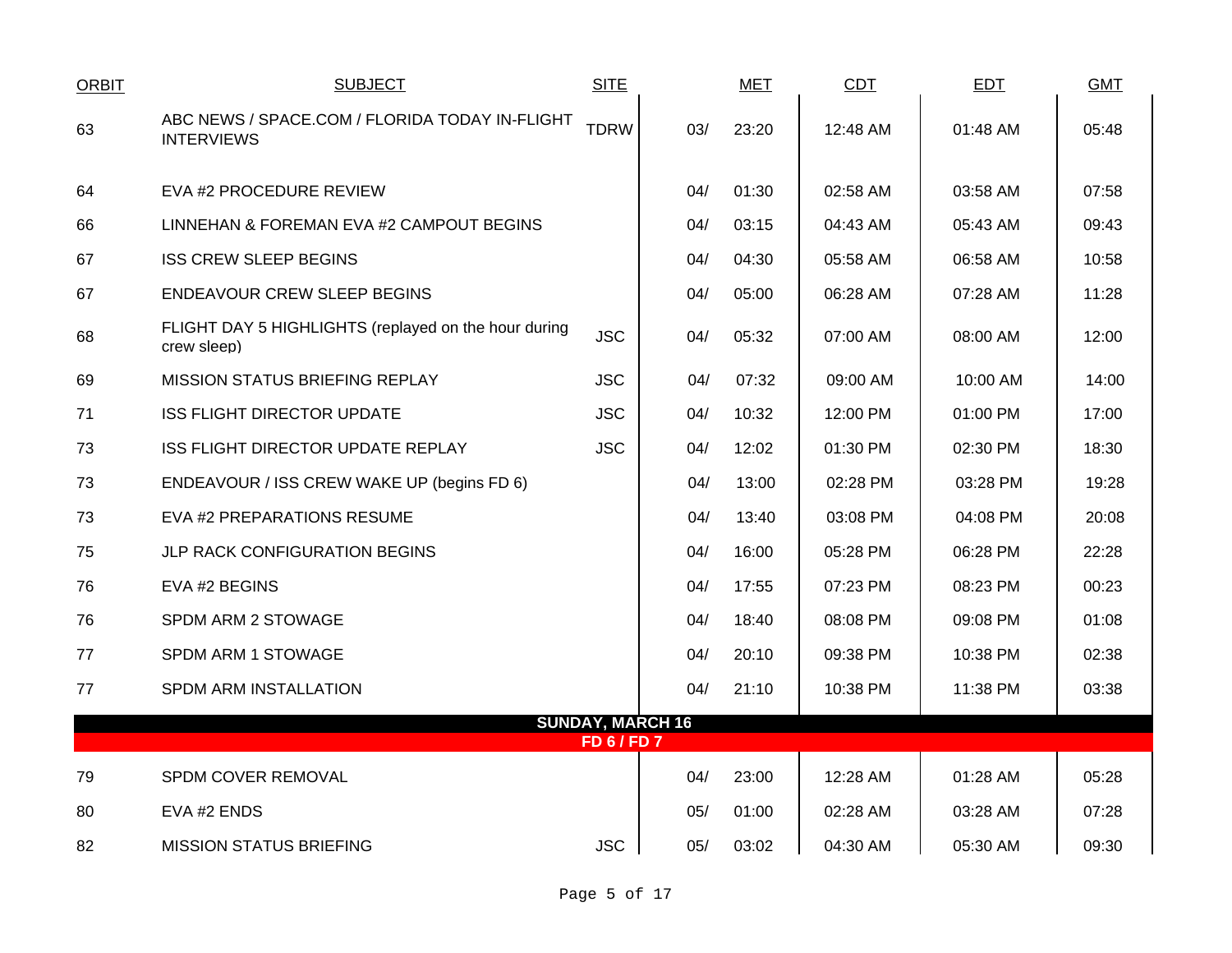| <b>ORBIT</b> | <b>SUBJECT</b>                                                                               | <b>SITE</b>                                   |     | <b>MET</b> | <b>CDT</b> | <b>EDT</b> | <b>GMT</b> |
|--------------|----------------------------------------------------------------------------------------------|-----------------------------------------------|-----|------------|------------|------------|------------|
| 83           | <b>ISS CREW SLEEP BEGINS</b>                                                                 |                                               | 05/ | 04:30      | 05:58 AM   | 06:58 AM   | 10:58      |
| 83           | <b>ENDEAVOUR CREW SLEEP BEGINS</b>                                                           |                                               | 05/ | 05:00      | 06:28 AM   | 07:28 AM   | 11:28      |
| 83           | FLIGHT DAY 6 HIGHLIGHTS (replayed on the hour during<br>crew sleep)                          | <b>JSC</b>                                    | 05/ | 05:32      | 07:00 AM   | 08:00 AM   | 12:00      |
| 84           | SPDM POWERUP AND JOINT TESTING BEGINS                                                        |                                               | 05/ | 06:15      | 07:43 AM   | 08:43 AM   | 12:43      |
| 85           | MISSION STATUS BRIEFING REPLAY                                                               | <b>JSC</b>                                    | 05/ | 07:32      | 09:00 AM   | 10:00 AM   | 14:00      |
| 87           | * ISS FLIGHT DIRECTOR UPDATE                                                                 | <b>JSC</b>                                    | 05/ | 10:02      | 11:30 AM   | 12:30 PM   | 16:30      |
| 89           | <b>ISS FLIGHT DIRECTOR UPDATE REPLAY</b>                                                     | <b>JSC</b>                                    | 05/ | 12:02      | 01:30 PM   | 02:30 PM   | 18:30      |
| 88           | ENDEAVOUR/ ISS CREW WAKE UP (begins FD 7)                                                    |                                               | 05/ | 13:00      | 02:28 PM   | 03:28 PM   | 19:28      |
| 90           | SPDM ARM BRAKE TESTING BEGINS                                                                |                                               | 05/ | 15:15      | 04:43 PM   | 05:43 PM   | 21:43      |
| 92           | KMOX RADIO - St. Louis, MO / WEWS-TV - Cleveland,<br>OH / WBZ-TV, Boston, MA LIVE INTERVIEWS | <b>TDRE</b>                                   | 05/ | 19:50      | 09:18 PM   | 10:18 PM   | 02:18      |
| 93           | JLP RACK CONFIGURATION CONTINUES                                                             |                                               | 05/ | 20:10      | 09:38 PM   | 10:38 PM   | 02:38      |
| 94           | <b>MISSION STATUS BRIEFING</b>                                                               | <b>JSC</b>                                    | 05/ | 20:32      | 10:00 PM   | 11:00 PM   | 03:00      |
|              |                                                                                              | <b>MONDAY, MARCH 17</b><br><b>FD 7 / FD 8</b> |     |            |            |            |            |
| 98           | EVA #3 PROCEDURE REVIEW                                                                      |                                               | 06/ | 01:00      | 02:28 AM   | 03:28 AM   | 07:28      |
| 98           | LINNEHAN & BEHNKEN EVA #3 CAMPOUT BEGINS                                                     |                                               | 06/ | 02:15      | 03:43 AM   | 04:43 AM   | 08:43      |
| 99           | <b>ISS CREW SLEEP BEGINS</b>                                                                 |                                               | 06/ | 03:30      | 04:58 AM   | 05:58 AM   | 09:58      |
| 99           | <b>ENDEAVOUR CREW SLEEP BEGINS</b>                                                           |                                               | 06/ | 04:00      | 05:28 AM   | 06:28 AM   | 10:28      |
| 99           | FLIGHT DAY 7 HIGHLIGHTS (replayed on the hour during<br>crew sleep)                          | <b>JSC</b>                                    | 06/ | 04:32      | 06:00 AM   | 07:00 AM   | 11:00      |
| 101          | <b>MISSION STATUS BRIEFING REPLAY</b>                                                        | <b>JSC</b>                                    | 06/ | 06:32      | 08:00 AM   | 09:00 AM   | 13:00      |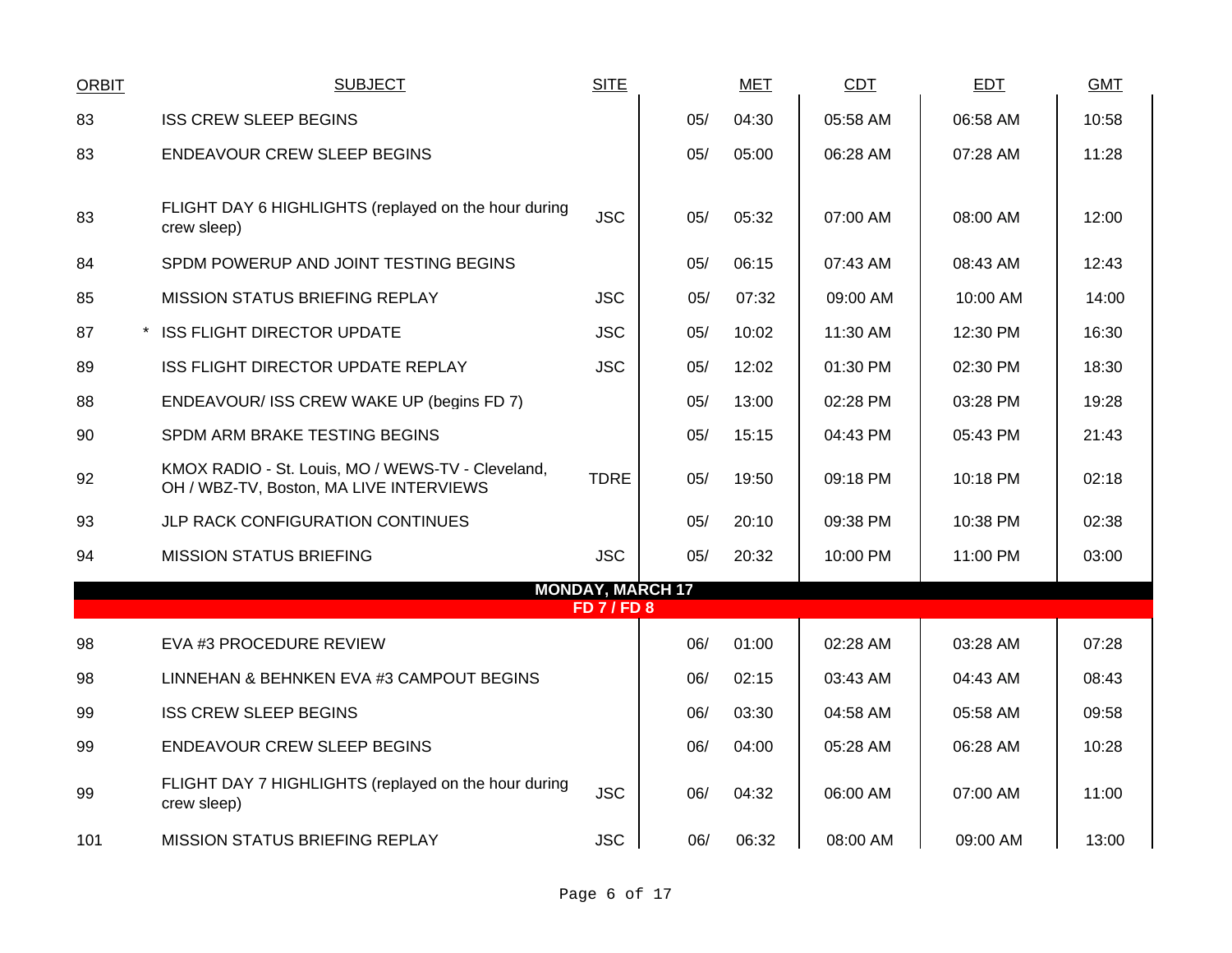| <b>ORBIT</b> | <b>SUBJECT</b>                                                  | <b>SITE</b>                                    |     | <b>MET</b> | <b>CDT</b> | <b>EDT</b> | <b>GMT</b> |
|--------------|-----------------------------------------------------------------|------------------------------------------------|-----|------------|------------|------------|------------|
| 102          | <b>VIDEO FILE</b>                                               | HQ                                             | 06/ | 09:02      | 10:30 AM   | 11:30 AM   | 15:30      |
| 102          | <b>ISS FLIGHT DIRECTOR UPDATE</b>                               | <b>JSC</b>                                     | 06/ | 09:32      | 11:00 AM   | 12:00 PM   | 16:00      |
| 104          | ISS FLIGHT DIRECTOR UPDATE REPLAY                               | <b>JSC</b>                                     | 06/ | 11:32      | 01:00 PM   | 02:00 PM   | 18:00      |
| 104          | ENDEAVOUR / ISS CREW WAKE UP (begins FD 8)                      |                                                | 06/ | 12:00      | 01:28 PM   | 02:28 PM   | 18:28      |
| 104          | EVA #3 PREPARATIONS RESUME                                      |                                                | 06/ | 12:40      | 02:08 PM   | 03:08 PM   | 19:08      |
| 107          | EVA #3 BEGINS                                                   |                                                | 06/ | 16:55      | 06:23 PM   | 07:23 PM   | 23:23      |
| 108          | ORU TOOL PLATFORM / TOOL HOLDER ASSEMBLY<br><b>INSTALLATION</b> |                                                | 06/ | 17:30      | 06:58 PM   | 07:58 PM   | 23:58      |
| 109          | SPACELAB PLATFORM CLEANUP                                       |                                                | 06/ | 18:55      | 08:23 PM   | 09:23 PM   | 01:23      |
| 109          | MISSE 6 & LWAPA TRANSFER TO COLUMBUS                            |                                                | 06/ | 19:25      | 08:53 PM   | 09:53 PM   | 01:53      |
| 109          | <b>CLPA INSTALLATION ON SPDM</b>                                |                                                | 06/ | 20:10      | 09:38 PM   | 10:38 PM   | 02:38      |
| 110          | SPARE SSRMS YAW JOINT TRANSFER TO ESP-2                         |                                                | 06/ | 20:25      | 09:53 PM   | 10:53 PM   | 02:53      |
| 110          | MISSE 6 PASSIVE EXPERIMENT CONTAINER INSTALL<br>ON COLUMBUS     |                                                | 06/ | 20:50      | 10:18 PM   | 11:18 PM   | 03:18      |
| 110          | SPARE DCSU 1 AND 2 TRANSFER TO ESP-2                            |                                                | 06/ | 21:15      | 10:43 PM   | 11:43 PM   | 03:43      |
|              |                                                                 | <b>TUESDAY, MARCH 18</b><br><b>FD 8 / FD 9</b> |     |            |            |            |            |
| 112          | EVA #3 ENDS                                                     |                                                | 06/ | 23:30      | 12:58 AM   | 01:58 AM   | 05:58      |
| 112          | <b>SSRMS GRAPPLE OF SPDM</b>                                    |                                                | 06/ | 23:45      | 01:13 AM   | 02:13 AM   | 06:13      |
| 113          | <b>MISSION STATUS BRIEFING</b>                                  | <b>JSC</b>                                     | 07/ | 01:02      | 02:30 AM   | 03:30 AM   | 07:30      |
|              | SRMS/SSPDM MANEUVER TO OVERNIGHT PARK                           |                                                |     |            |            |            |            |
| 113          | <b>POSITION</b>                                                 |                                                | 07/ | 01:10      | 02:38 AM   | 03:38 AM   | 07:38      |
| 114          | <b>ISS CREW SLEEP BEGINS</b>                                    |                                                | 07/ | 03:30      | 04:58 AM   | 05:58 AM   | 09:58      |
| 114          | ENDEAVOUR CREW SLEEP BEGINS                                     |                                                | 07/ | 04:00      | 05:28 AM   | 06:28 AM   | 10:28      |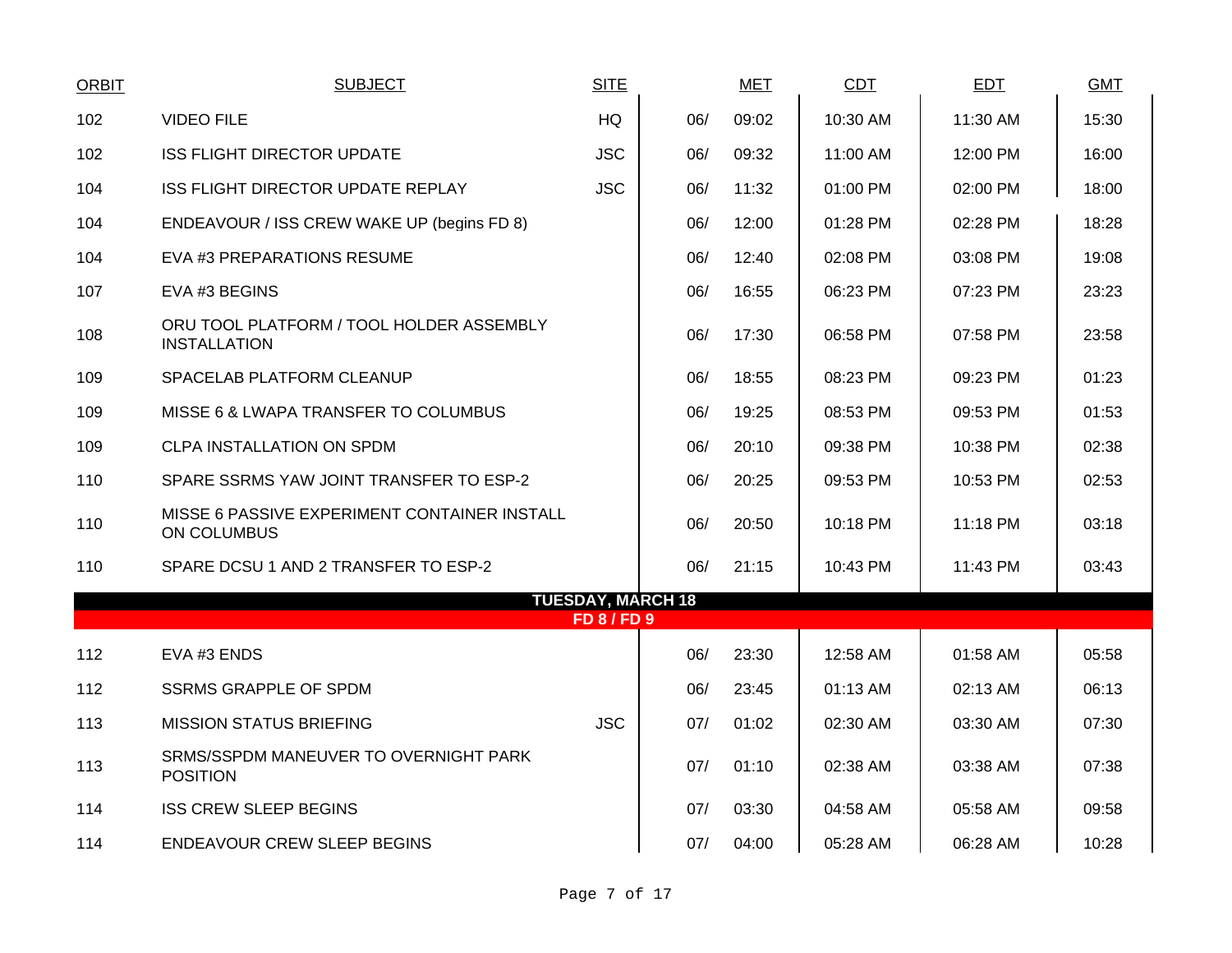| <b>ORBIT</b> | <b>SUBJECT</b>                                                      | <b>SITE</b>  |                            | <b>MET</b> | CDT      | EDT      | <b>GMT</b> |
|--------------|---------------------------------------------------------------------|--------------|----------------------------|------------|----------|----------|------------|
| 115          | FLIGHT DAY 8 HIGHLIGHTS (replayed on the hour during<br>crew sleep) | <b>JSC</b>   | 07/                        | 04:32      | 06:00 AM | 07:00 AM | 11:00      |
| 116          | <b>MISSION STATUS BRIEFING REPLAY</b>                               | <b>JSC</b>   | 07/                        | 06:32      | 08:00 AM | 09:00 AM | 13:00      |
| 118          | <b>ISS FLIGHT DIRECTOR UPDATE</b>                                   | <b>JSC</b>   | 07/                        | 09:02      | 10:30 AM | 11:30 AM | 15:30      |
| 118          | <b>VIDEO FILE</b>                                                   | HQ           | 07/                        | 09:32      | 11:00 AM | 12:00 PM | 16:00      |
| 118          | <b>NASA UPDATE</b>                                                  | HQ           | 07/                        | 10:32      | 12:00 PM | 01:00 PM | 17:00      |
| 119          | <b>ISS FLIGHT DIRECTOR UPDATE REPLAY</b>                            | <b>JSC</b>   | 07/                        | 11:32      | 01:00 PM | 02:00 PM | 18:00      |
| 120          | ENDEAVOUR / ISS CREW WAKE UP (begins FD 9)                          |              | 07/                        | 12:00      | 01:28 PM | 02:28 PM | 18:28      |
| 121          | FINAL SPDM ARM STOWAGE                                              |              | 07/                        | 14:15      | 03:43 PM | 04:43 PM | 20:43      |
| 123          | SPDM BASE CHANGE TO DESTINY                                         |              | 07/                        | 17:30      | 06:58 PM | 07:58 PM | 23:58      |
| 123          | <b>MISSION STATUS BRIEFING</b>                                      | <b>JSC</b>   | 07/                        | 18:02      | 07:30 PM | 08:30 PM | 00:30      |
| 124          | <b>SSRMS GRAPPLE OF SLP</b>                                         |              | 07/                        | 18:40      | 08:08 PM | 09:08 PM | 01:08      |
| 125          | SLP BERTH IN ENDEAVOUR PAYLOAD BAY                                  |              | 07/                        | 19:40      | 09:08 PM | 10:08 PM | 02:08      |
| 126          | <b>CREW OFF DUTY PERIOD BEGINS</b>                                  |              | 07/                        | 22:00      | 11:28 PM | 12:28 AM | 04:28      |
|              |                                                                     | FD 9 / FD 10 | <b>WEDNESDAY, MARCH 19</b> |            |          |          |            |
|              |                                                                     |              |                            |            |          |          |            |
| 127          | SPDM ACTIVATED ON DESTINY GRAPPLE FIXTURE                           |              | 07/                        | 22:45      | 12:13 AM | 01:13 AM | 05:13      |
| 129          | <b>ISS CREW SLEEP BEGINS</b>                                        |              | 08/                        | 02:30      | 03:58 AM | 04:58 AM | 08:58      |
| 129          | <b>ENDEAVOUR CREW SLEEP BEGINS</b>                                  |              | 08/                        | 03:00      | 04:28 AM | 05:28 AM | 09:28      |
| 129          | FLIGHT DAY 9 HIGHLIGHTS (replayed on the hour during<br>crew sleep) | <b>JSC</b>   | 08/                        | 03:32      | 05:00 AM | 06:00 AM | 10:00      |
| 131          | MISSION STATUS BRIEFING REPLAY                                      | <b>JSC</b>   | 08/                        | 06:32      | 08:00 AM | 09:00 AM | 13:00      |
| 133          | * ISS FLIGHT DIRECTOR UPDATE                                        | <b>JSC</b>   | 08/                        | 09:02      | 10:30 AM | 11:30 AM | 15:30      |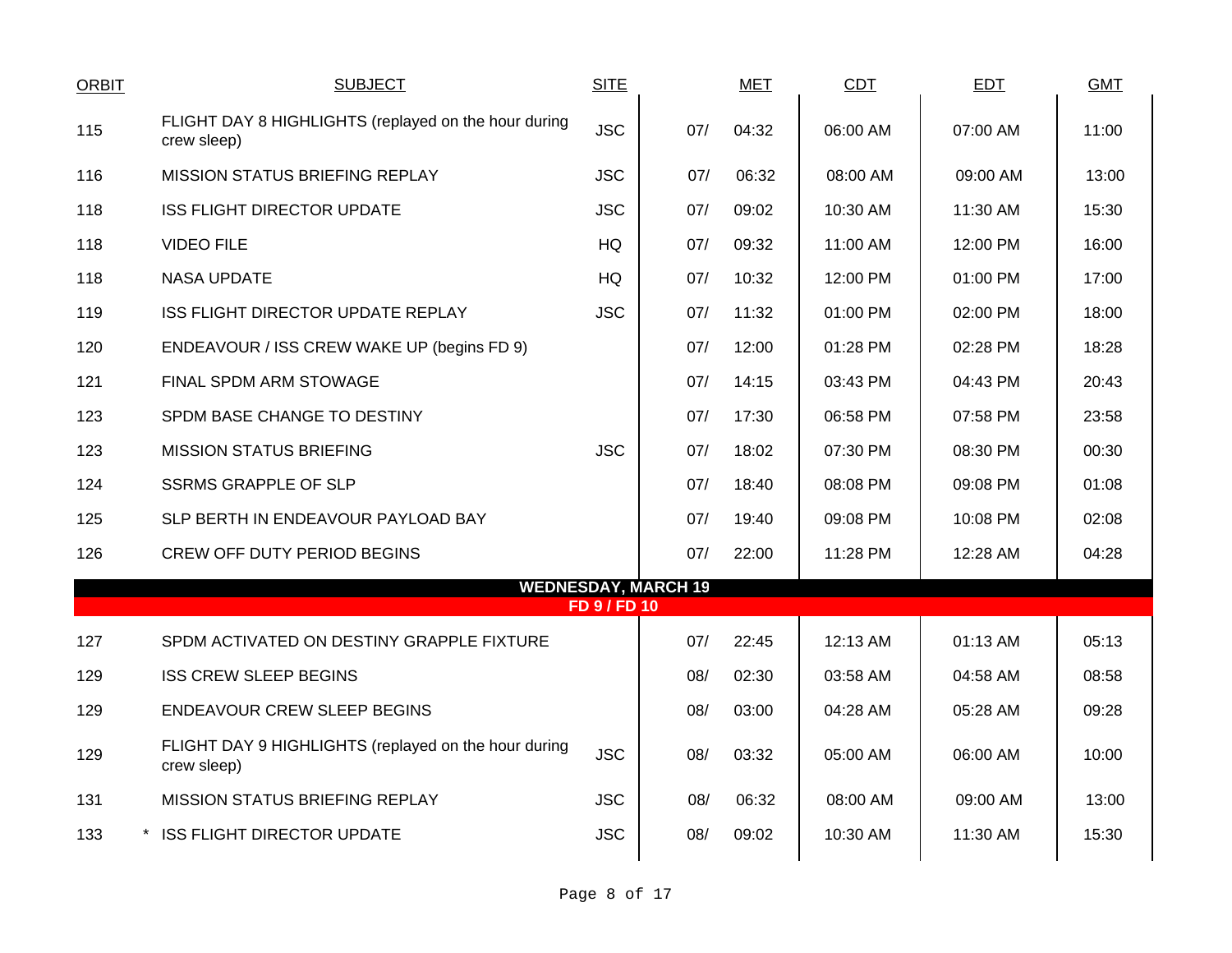| <b>ORBIT</b><br>133 | <b>SUBJECT</b><br><b>VIDEO FILE</b>                                         | <b>SITE</b><br><b>HQ</b> | 08/                       | <b>MET</b><br>09:32 | <b>CDT</b><br>11:00 AM | <b>EDT</b><br>12:00 PM | <b>GMT</b><br>16:00 |
|---------------------|-----------------------------------------------------------------------------|--------------------------|---------------------------|---------------------|------------------------|------------------------|---------------------|
| 134                 | <b>ISS FLIGHT DIRECTOR UPDATE REPLAY</b>                                    | <b>JSC</b>               | 08/                       | 10:32               | 12:00 PM               | 01:00 PM               | 17:00               |
| 135                 | ENDEAVOUR / ISS CREW WAKE UP (begins FD 10)                                 |                          | 08/                       | 11:00               | 12:28 PM               | 01:28 PM               | 17:28               |
| 135                 | <b>CREW OFF DUTY PERIOD BEGINS</b>                                          |                          | 08/                       | 12:30               | 01:58 PM               | 02:58 PM               | 18:58               |
| 138                 | <b>JAXA VIP EVENT</b>                                                       | <b>TDRE</b>              | 08/                       | 16:40               | 06:08 PM               | 07:08 PM               | 23:08               |
| 139                 | JAXA VIP EVENT REPLAY WITH ENGLISH<br><b>INTERPRETATION</b>                 | <b>JSC</b>               | 08/                       | 17:32               | 07:00 PM               | 08:00 PM               | 00:00               |
| 140                 | CBS NEWS / NBC NEWS / WMUR-TV, Manchester NH<br><b>IN-FLIGHT INTERVIEWS</b> | <b>TDRW</b>              | 08/                       | 18:40               | 08:08 PM               | 09:08 PM               | 01:08               |
| 141                 | <b>MISSION STATUS BRIEFING</b>                                              | <b>JSC</b>               | 08/                       | 20:32               | 10:00 PM               | 11:00 PM               | 03:00               |
| 141                 | EVA #4 TRAD PREPARATIONS BEGIN                                              |                          | 08/                       | 20:45               | 10:13 PM               | 11:13 PM               | 03:13               |
|                     |                                                                             | FD 10 / FD 11            | <b>THURSDAY, MARCH 20</b> |                     |                        |                        |                     |
| 143                 | EVA #4 PROCEDURE REVIEW                                                     |                          | 08/                       | 23:00               | 12:28 AM               | 01:28 AM               | 05:28               |
|                     |                                                                             |                          |                           |                     |                        |                        |                     |
| 144                 | BEHNKEN & FOREMAN EVA #4 CAMPOUT BEGINS                                     |                          | 09/                       | 01:15               | 02:43 AM               | 03:43 AM               | 07:43               |
| 145                 | <b>ISS CREW SLEEP BEGINS</b>                                                |                          | 09/                       | 02:30               | 03:58 AM               | 04:58 AM               | 08:58               |
| 145                 | ENDEAVOUR CREW SLEEP BEGINS                                                 |                          | 09/                       | 03:00               | 04:28 AM               | 05:28 AM               | 09:28               |
| 145                 | FLIGHT DAY 10 HIGHLIGHTS (replayed on the hour during<br>crew sleep)        | <b>JSC</b>               | 09/                       | 03:32               | 05:00 AM               | 06:00 AM               | 10:00               |
| 147                 | <b>MISSION STATUS BRIEFING REPLAY</b>                                       | <b>JSC</b>               | 09/                       | 06:32               | 08:00 AM               | 09:00 AM               | 13:00               |
| 149                 | * ISS FLIGHT DIRECTOR UPDATE                                                | <b>JSC</b>               | 09/                       | 08:02               | 09:30 AM               | 10:30 AM               | 14:30               |
| 149                 | <b>VIDEO FILE</b>                                                           | HQ                       | 09/                       | 09:32               | 11:00 AM               | 12:00 PM               | 16:00               |
| 150                 | ISS FLIGHT DIRECTOR UPDATE REPLAY                                           | <b>JSC</b>               | 09/                       | 10:32               | 12:00 PM               | 01:00 PM               | 17:00               |
| 150                 | ENDEAVOUR / ISS CREW WAKE UP (begins FD 11)                                 |                          | 09/                       | 11:00               | 12:28 PM               | 01:28 PM               | 17:28               |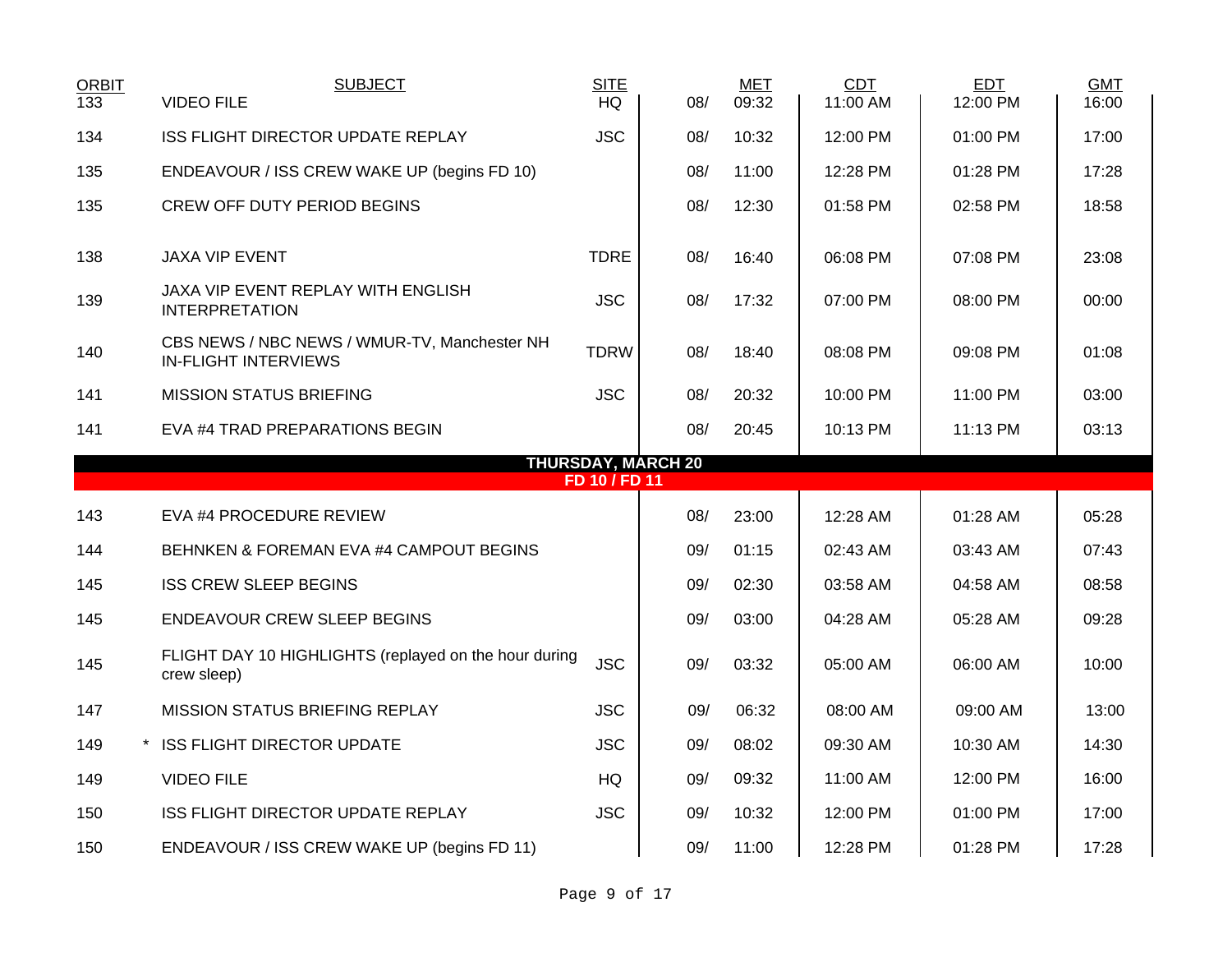| <b>ORBIT</b> | <b>SUBJECT</b>                                                            | <b>SITE</b>             |     | <b>MET</b> | CDT      | <b>EDT</b> | <b>GMT</b> |
|--------------|---------------------------------------------------------------------------|-------------------------|-----|------------|----------|------------|------------|
| 151          | EVA #4 PREPARATIONS RESUME                                                |                         | 09/ | 11:45      | 01:13 PM | 02:13 PM   | 18:13      |
| 154          | EVA #4 BEGINS                                                             |                         | 09/ | 16:00      | 05:28 PM | 06:28 PM   | 22:28      |
| 154          | RPCM REMOVAL AND REPLACEMENT                                              |                         | 09/ | 16:30      | 05:58 PM | 06:58 PM   | 22:58      |
| 155          | <b>TRAD DTO WORKSITE SETUP</b>                                            |                         | 09/ | 17:00      | 06:28 PM | 07:28 PM   | 23:28      |
| 155          | <b>TRAD DTO BEGINS</b>                                                    |                         | 09/ | 18:20      | 07:48 PM | 08:48 PM   | 00:48      |
| 158          | EVA #4 ENDS                                                               |                         | 09/ | 22:30      | 11:58 PM | 12:58 AM   | 04:58      |
|              |                                                                           | <b>FRIDAY, MARCH 21</b> |     |            |          |            |            |
|              |                                                                           | FD 11 / FD 12           |     |            |          |            |            |
| 159          | SSRMS WALKOFF FROM HARMONY TO MBS                                         |                         | 09/ | 23:55      | 01:23 AM | 02:23 AM   | 06:23      |
| 159          | <b>MISSION STATUS BRIEFING</b>                                            | <b>JSC</b>              | 10/ | 00:32      | 02:00 AM | 03:00 AM   | 07:00      |
| 161          | <b>ISS CREW SLEEP BEGINS</b>                                              |                         | 10/ | 02:30      | 03:58 AM | 04:58 AM   | 08:58      |
| 161          | <b>ENDEAVOUR CREW SLEEP BEGINS</b>                                        |                         | 10/ | 03:00      | 04:28 AM | 05:28 AM   | 09:28      |
| 161          | FLIGHT DAY 11 HIGHLIGHTS (replayed on the hour during<br>crew sleep)      | <b>JSC</b>              | 10/ | 03:32      | 05:00 AM | 06:00 AM   | 10:00      |
| 163          | MISSION STATUS BRIEFING REPLAY                                            | <b>JSC</b>              | 10/ | 06:32      | 08:00 AM | 09:00 AM   | 13:00      |
| 164          | * ISS FLIGHT DIRECTOR UPDATE                                              | <b>JSC</b>              | 10/ | 08:02      | 09:30 AM | 10:30 AM   | 14:30      |
| 165          | <b>VIDEO FILE</b>                                                         | <b>HQ</b>               | 10/ | 09:32      | 11:00 AM | 12:00 PM   | 16:00      |
| 166          | ISS FLIGHT DIRECTOR UPDATE REPLAY                                         | <b>JSC</b>              | 10/ | 10:32      | 12:00 PM | 01:00 PM   | 17:00      |
| 166          | ENDEAVOUR / ISS CREW WAKE UP (begins FD 12)                               |                         | 10/ | 11:00      | 12:28 PM | 01:28 PM   | 17:28      |
| 168          | RMS/OBSS LATE INSPECTION OF ENDEAVOUR<br>THERMAL PROTECTION SYSTEM BEGINS |                         | 10/ | 13:35      | 03:03 PM | 04:03 PM   | 20:03      |
| 169          | <b>EXPRESS 3 RACK TRANSFER</b>                                            |                         | 10/ | 14:55      | 04:23 PM | 05:23 PM   | 21:23      |
| 170          | OBSS KEEP ALIVE EQUIPMENT ASSEMBLY                                        |                         | 10/ | 17:15      | 06:43 PM | 07:43 PM   | 23:43      |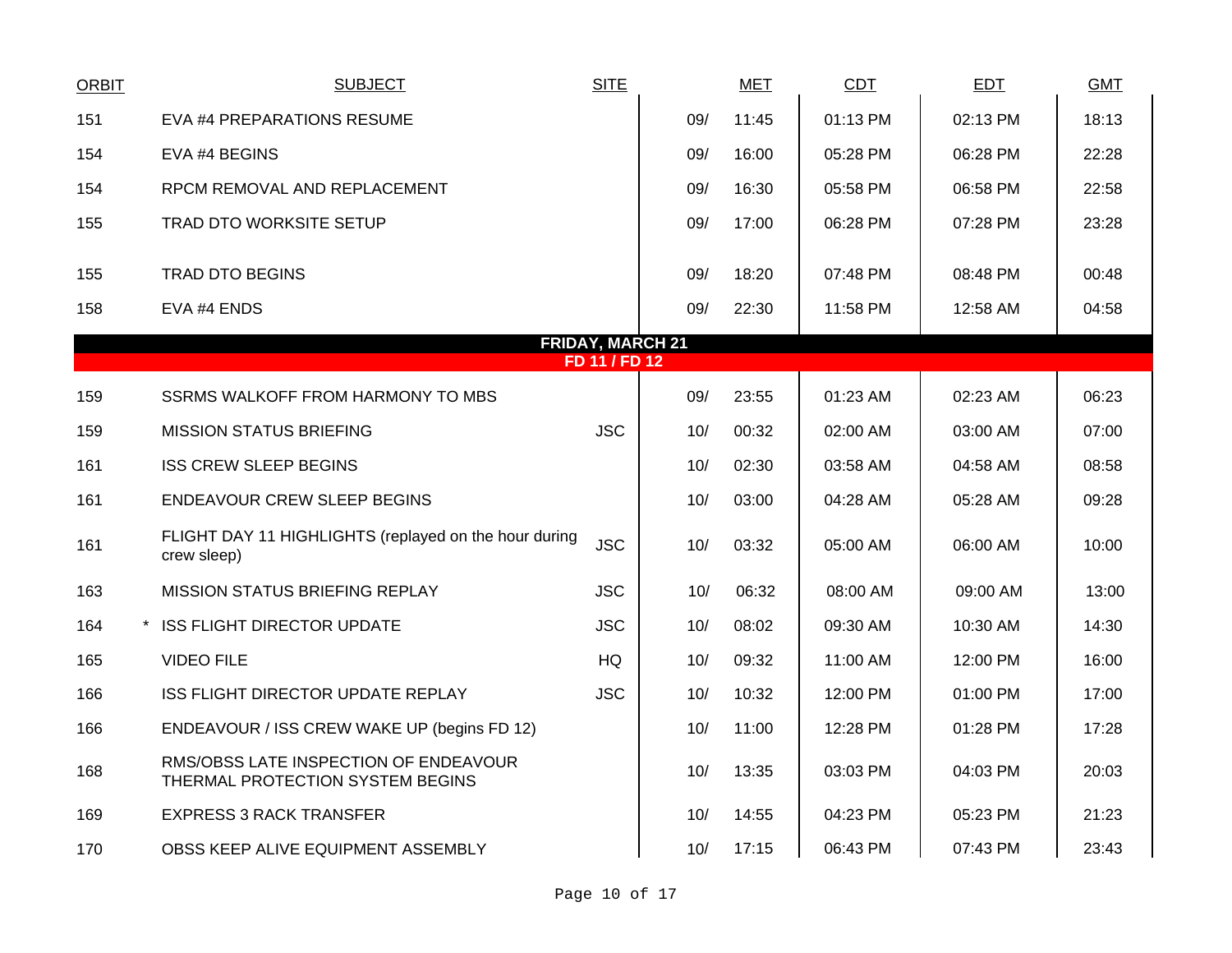| <b>ORBIT</b> | <b>SUBJECT</b>                                                       | <b>SITE</b>   |                           | <b>MET</b> | <b>CDT</b> | <b>EDT</b> | <b>GMT</b> |
|--------------|----------------------------------------------------------------------|---------------|---------------------------|------------|------------|------------|------------|
| 172          | <b>MISSION STATUS BRIEFING</b>                                       | <b>JSC</b>    | 10/                       | 20:32      | 10:00 PM   | 11:00 PM   | 03:00      |
| 174          | EVA #5 PROCEDURE REVIEW                                              |               | 10/                       | 22:30      | 11:58 PM   | 12:58 AM   | 04:58      |
|              |                                                                      | FD 12 / FD 13 | <b>SATURDAY, MARCH 22</b> |            |            |            |            |
|              |                                                                      |               |                           |            |            |            |            |
| 174          | MOBILE TRANSPORTER MOVES TO WORKSITE 6                               |               | 10/                       | 23:30      | 12:58 AM   | 01:58 AM   | 05:58      |
| 175          | BEHNKEN & FOREMAN EVA #5 CAMPOUT BEGINS                              |               | 11/                       | 00:15      | 01:43 AM   | 02:43 AM   | 06:43      |
| 176          | <b>ISS CREW SLEEP BEGINS</b>                                         |               | 11/                       | 01:30      | 02:58 AM   | 03:58 AM   | 07:58      |
| 176          | <b>ENDEAVOUR CREW SLEEP BEGINS</b>                                   |               | 11/                       | 02:00      | 03:28 AM   | 04:28 AM   | 08:28      |
| 176          | FLIGHT DAY 12 HIGHLIGHTS (replayed on the hour during<br>crew sleep) | <b>JSC</b>    | 11/                       | 02:32      | 04:00 AM   | 05:00 AM   | 09:00      |
| 178          | <b>MISSION STATUS BRIEFING REPLAY</b>                                | <b>JSC</b>    | 11/                       | 05:32      | 07:00 AM   | 08:00 AM   | 12:00      |
| 179          | <b>ISS FLIGHT DIRECTOR UPDATE</b>                                    | <b>JSC</b>    | 11/                       | 07:02      | 08:30 AM   | 09:30 AM   | 13:30      |
| 181          | ISS FLIGHT DIRECTOR UPDATE REPLAY                                    | <b>JSC</b>    | 11/                       | 09:02      | 10:30 AM   | 11:30 AM   | 15:30      |
| 181          | ENDEAVOUR / ISS CREW WAKE UP (begins FD 13)                          |               | 11/                       | 10:00      | 11:28 AM   | 12:28 PM   | 16:28      |
| 182          | EVA #5 PREPARATIONS RESUME                                           |               | 11/                       | 10:40      | 12:08 PM   | 01:08 PM   | 17:08      |
| 185          | EVA #5 BEGINS                                                        |               | 11/                       | 14:55      | 04:23 PM   | 05:23 PM   | 21:23      |
| 185          | <b>SSRMS GRAPPLE OBSS</b>                                            |               | 11/                       | 15:05      | 04:33 PM   | 05:33 PM   | 21:33      |
| 185          | OBSS KAU ASSEMBLY BEGINS                                             |               | 11/                       | 15:40      | 05:08 PM   | 06:08 PM   | 22:08      |
| 185          | OBSS HANDOFF TO EVA CREWMEMBERS                                      |               | 11/                       | 15:50      | 05:18 PM   | 06:18 PM   | 22:18      |
| 186          | OBSS STOWAGE ON S1 TRUSS                                             |               | 11/                       | 17:15      | 06:43 PM   | 07:43 PM   | 23:43      |
| 187          | TRUNDLE BEARING ASSEMBLY #5 INSTALLED IN<br><b>STARBOARD SARJ</b>    |               | 11/                       | 18:30      | 07:58 PM   | 08:58 PM   | 00:58      |
|              |                                                                      |               |                           |            |            |            |            |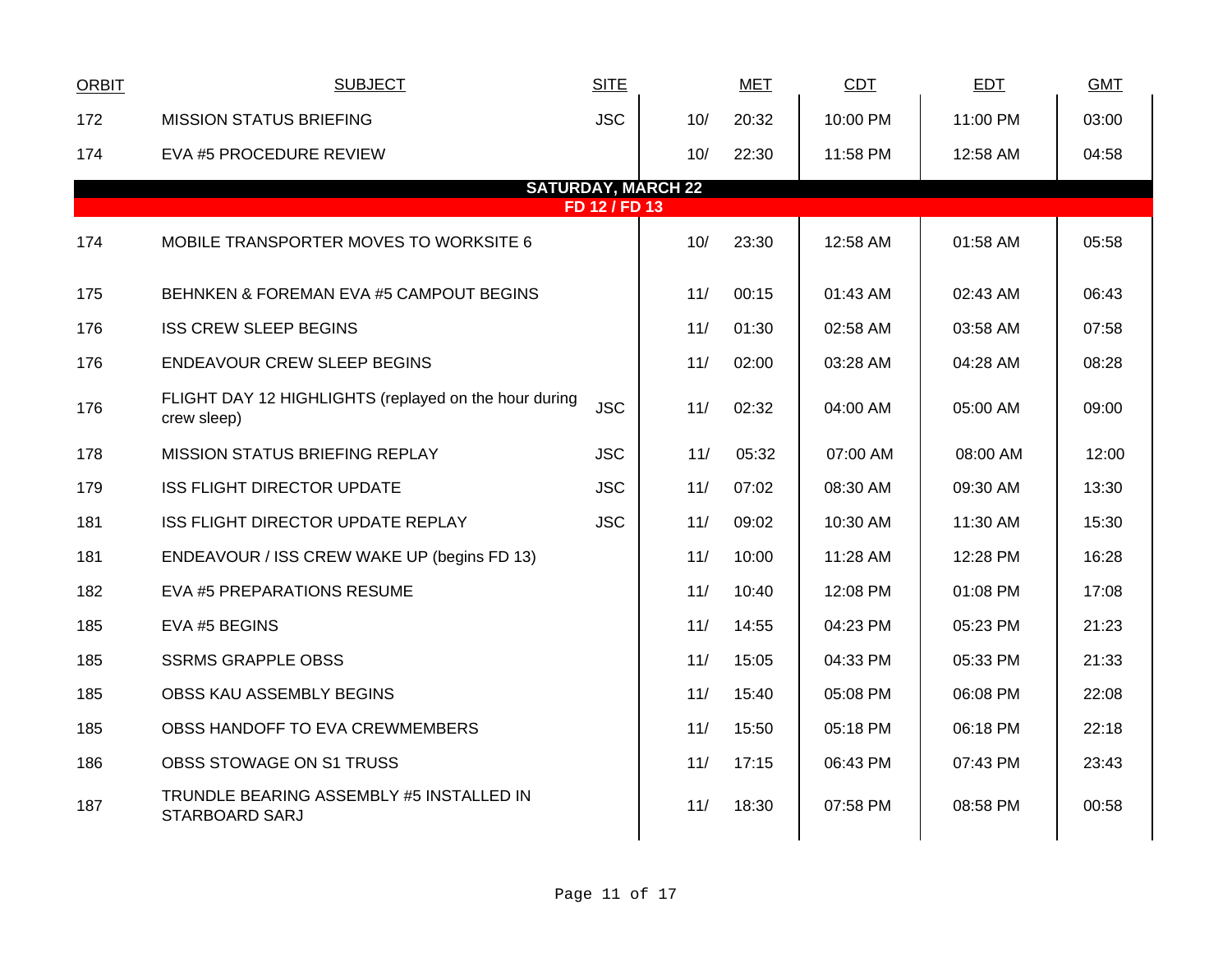| <b>ORBIT</b> | <b>SUBJECT</b>                                                                                                    | <b>SITE</b>                              |                         | <b>MET</b> | CDT      | <b>EDT</b> | <b>GMT</b> |
|--------------|-------------------------------------------------------------------------------------------------------------------|------------------------------------------|-------------------------|------------|----------|------------|------------|
| 187          | JLP TRUNNION COVER INSTALLATION/HARMONY<br>PORT AND NADIR COMMON BERTHING MECHANISM<br><b>LAUNCH LOCK RELEASE</b> |                                          | 11/                     | 19:45      | 09:13 PM | 10:13 PM   | 02:13      |
| 189          | EVA #5 ENDS                                                                                                       |                                          | 11/                     | 21:45      | 11:13 PM | 12:13 AM   | 04:13      |
|              |                                                                                                                   | <b>SUNDAY, MARCH 23</b><br>FD 13 / FD 14 |                         |            |          |            |            |
| 190          | <b>MISSION STATUS BRIEFING</b>                                                                                    | <b>JSC</b>                               | 11/                     | 23:02      | 12:30 AM | 01:30 AM   | 05:30      |
|              |                                                                                                                   |                                          |                         |            |          |            |            |
| 191          | <b>ISS CREW SLEEP BEGINS</b>                                                                                      |                                          | 12/                     | 01:30      | 02:58 AM | 03:58 AM   | 07:58      |
| 192          | <b>ENDEAVOUR CREW SLEEP BEGINS</b>                                                                                |                                          | 12/                     | 02:00      | 03:28 AM | 04:28 AM   | 08:28      |
| 192          | FLIGHT DAY 13 HIGHLIGHTS (replayed on the hour during<br>crew sleep)                                              | <b>JSC</b>                               | 12/                     | 02:32      | 04:00 AM | 05:00 AM   | 09:00      |
| 194          | MISSION STATUS BRIEFING REPLAY                                                                                    | <b>JSC</b>                               | 12/                     | 05:32      | 07:00 AM | 08:00 AM   | 12:00      |
| 195          | <b>ISS FLIGHT DIRECTOR UPDATE</b>                                                                                 | <b>JSC</b>                               | 12/                     | 07:02      | 08:30 AM | 09:30 AM   | 13:30      |
| 196          | ISS FLIGHT DIRECTOR UPDATE REPLAY                                                                                 | <b>JSC</b>                               | 12/                     | 09:02      | 10:30 AM | 11:30 AM   | 15:30      |
| 197          | ENDEAVOUR / ISS CREW WAKE UP (begins FD 14)                                                                       |                                          | 12/                     | 10:00      | 11:28 AM | 12:28 PM   | 16:28      |
| 199          | <b>CREW OFF DUTY PERIOD BEGINS</b>                                                                                |                                          | 12/                     | 11:30      | 12:58 PM | 01:58 PM   | 17:58      |
| 201          | <b>MISSION STATUS BRIEFING</b>                                                                                    | <b>JSC</b>                               | 12/                     | 16:02      | 05:30 PM | 06:30 PM   | 22:30      |
| 203          | <b>ENDEAVOUR / ISS FINAL TRANSFERS</b>                                                                            |                                          | 12/                     | 19:10      | 08:38 PM | 09:38 PM   | 01:38      |
| 204          | RENDEZVOUS TOOLS CHECKOUT                                                                                         |                                          | 12/                     | 20:20      | 09:48 PM | 10:48 PM   | 02:48      |
| 204          | JOINT CREW NEWS CONFERENCE                                                                                        | <b>TDRE</b>                              | 12/                     | 21:50      | 11:18 PM | 12:18 AM   | 04:18      |
|              |                                                                                                                   | FD 14 / FD 15                            | <b>MONDAY, MARCH 24</b> |            |          |            |            |
| 206          | <b>RIGEX ACTIVATION</b>                                                                                           |                                          | 12/                     | 23:15      | 12:43 AM | 01:43 AM   | 05:43      |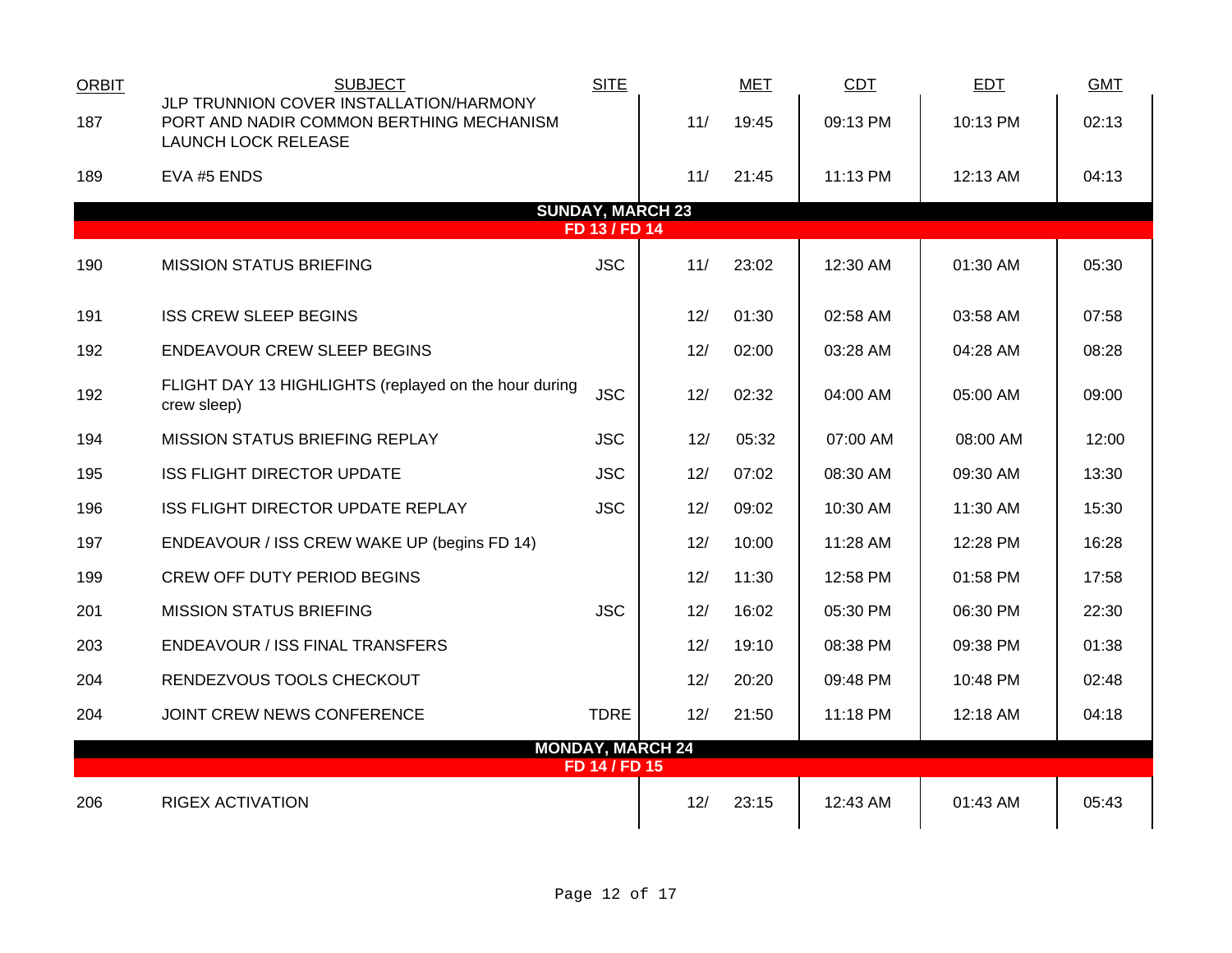| <b>ORBIT</b>                              | <b>SUBJECT</b>                                                       | <b>SITE</b> |     | <b>MET</b> | CDT      | <b>EDT</b> | <b>GMT</b> |  |  |
|-------------------------------------------|----------------------------------------------------------------------|-------------|-----|------------|----------|------------|------------|--|--|
| 206                                       | TRANSLATED REPLAY OF JOINT CREW NEWS<br><b>CONFERENCE</b>            | <b>JSC</b>  | 12/ | 23:32      | 01:00 AM | 02:00 AM   | 06:00      |  |  |
| 207                                       | <b>ISS CREW SLEEP BEGINS</b>                                         |             | 13/ | 01:00      | 02:28 AM | 03:28 AM   | 07:28      |  |  |
| 207                                       | ENDEAVOUR CREW SLEEP BEGINS                                          |             | 13/ | 01:30      | 02:58 AM | 03:58 AM   | 07:58      |  |  |
| 207                                       | FLIGHT DAY 14 HIGHLIGHTS (replayed on the hour during<br>crew sleep) | <b>JSC</b>  | 13/ | 01:32      | 03:00 AM | 04:00 AM   | 08:00      |  |  |
| 209                                       | <b>MISSION STATUS BRIEFING REPLAY</b>                                | <b>JSC</b>  | 13/ | 05:32      | 07:00 AM | 08:00 AM   | 12:00      |  |  |
| 211                                       | * ISS FLIGHT DIRECTOR UPDATE                                         | <b>JSC</b>  | 13/ | 07:02      | 08:30 AM | 09:30 AM   | 13:30      |  |  |
| 212                                       | <b>VIDEO FILE</b>                                                    | <b>HQ</b>   | 13/ | 08:32      | 10:00 AM | 11:00 AM   | 15:00      |  |  |
| 212                                       | ISS FLIGHT DIRECTOR UPDATE REPLAY                                    | <b>JSC</b>  | 13/ | 09:02      | 10:30 AM | 11:30 AM   | 15:30      |  |  |
| 213                                       | ENDEAVOUR / ISS CREW WAKE UP (begins FD 15)                          |             | 13/ | 09:30      | 10:58 AM | 11:58 AM   | 15:58      |  |  |
| 214                                       | <b>RIGEX DEACTIVATION</b>                                            |             | 13/ | 11:00      | 12:28 PM | 01:28 PM   | 17:28      |  |  |
| 215                                       | * POST MMT UPDATE                                                    | <b>JSC</b>  | 13/ | 13:02      | 02:30 PM | 03:30 PM   | 19:30      |  |  |
| 216                                       | ENDEAVOUR / ISS FAREWELLS AND HATCH CLOSURE                          |             | 13/ | 14:30      | 03:58 PM | 04:58 PM   | 20:58      |  |  |
| 217                                       | CENTERLINE CAMERA MOUNT                                              |             | 13/ | 16:00      | 05:28 PM | 06:28 PM   | 22:28      |  |  |
| 218                                       | ENDEAVOUR/ISS UNDOCKING (may not be televised                        |             | 13/ | 17:26      | 06:54 PM | 07:54 PM   | 23:54      |  |  |
| 218                                       | ISS FLYAROUND (may not be televised live)                            |             | 13/ | 17:51      | 07:19 PM | 08:19 PM   | 00:19      |  |  |
| 219                                       | FINAL SEPARATION FROM ISS                                            |             | 13/ | 19:09      | 08:37 PM | 09:37 PM   | 01:37      |  |  |
| 220                                       | <b>MISSION STATUS BRIEFING</b>                                       | <b>JSC</b>  | 13/ | 20:32      | 10:00 PM | 11:00 PM   | 03:00      |  |  |
| 220                                       | VTR PLAYBACK OF UNDOCKING                                            |             | 13/ | 20:35      | 10:03 PM | 11:03 PM   | 03:03      |  |  |
| <b>TUESDAY, MARCH 25</b><br>FD 15 / FD 16 |                                                                      |             |     |            |          |            |            |  |  |
| 223                                       | <b>ENDEAVOUR CREW SLEEP BEGINS</b>                                   |             | 14/ | 01:00      | 02:28 AM | 03:28 AM   | 07:28      |  |  |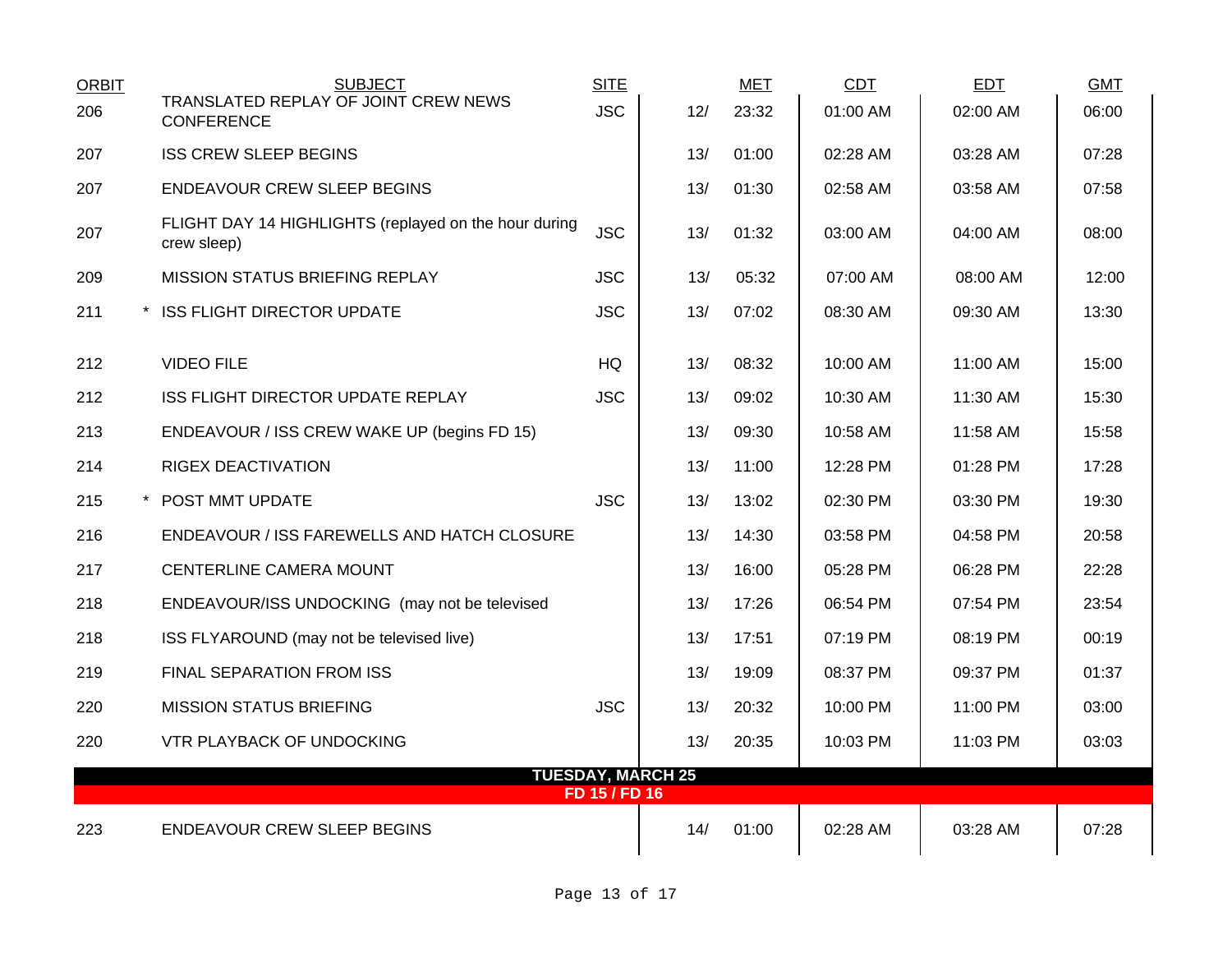| <b>ORBIT</b> | <b>SUBJECT</b>                                                       | <b>SITE</b>   |                            | <b>MET</b> | CDT      | <b>EDT</b> | <b>GMT</b> |
|--------------|----------------------------------------------------------------------|---------------|----------------------------|------------|----------|------------|------------|
| 223          | FLIGHT DAY 15 HIGHLIGHTS (replayed on the hour during<br>crew sleep) | <b>JSC</b>    | 14/                        | 01:32      | 03:00 AM | 04:00 AM   | 08:00      |
| 225          | <b>MISSION STATUS BRIEFING REPLAY</b>                                | <b>JSC</b>    | 14/                        | 05:32      | 07:00 AM | 08:00 AM   | 12:00      |
| 227          | ENDEAVOUR CREW WAKE UP (begins FD 16)                                |               | 14/                        | 09:00      | 10:28 AM | 11:28 AM   | 15:28      |
| 230          | <b>CABIN STOWAGE BEGINS</b>                                          |               | 14/                        | 12:00      | 01:28 PM | 02:28 PM   | 18:28      |
| 230          | <b>FCS CHECKOUT</b>                                                  |               | 14/                        | 12:45      | 02:13 PM | 03:13 PM   | 19:13      |
| 231          | <b>RCS HOT FIRE</b>                                                  |               | 14/                        | 13:55      | 03:23 PM | 04:23 PM   | 20:23      |
| 232          | <b>ESA PAO EVENT</b>                                                 | <b>TDRE</b>   | 14/                        | 16:00      | 05:28 PM | 06:28 PM   | 22:28      |
| 234          |                                                                      | <b>TDRE</b>   | 14/                        | 18:05      | 07:33 PM | 08:33 PM   | 00:33      |
|              | CNN / ASSOCIATED PRESS / KTVI-TV, St. Louis, MO                      |               |                            |            |          |            |            |
| 236          | REPLAY OF ESA PAO EVENT WITH ENGLISH<br><b>INTERPRETATION</b>        | <b>JSC</b>    | 14/                        | 19:32      | 09:00 PM | 10:00 PM   | 02:00      |
| 236          | <b>MISSION STATUS BRIEFING</b>                                       | <b>JSC</b>    | 14/                        | 20:32      | 10:00 PM | 11:00 PM   | 03:00      |
| 236          | MIDDECK RECUMBENT SEAT SETUP FOR EYHARTS                             |               | 14/                        | 21:00      | 10:28 PM | 11:28 PM   | 03:28      |
| 236          | KU BAND ANTENNA STOWAGE                                              |               | 14/                        | 21:20      | 10:48 PM | 11:48 PM   | 03:48      |
| 237          | <b>CREW DEORBIT PREPARATION BRIEFING</b>                             |               | 14/                        | 22:00      | 11:28 PM | 12:28 AM   | 04:28      |
|              |                                                                      | FD 15 / FD 16 | <b>WEDNESDAY, MARCH 26</b> |            |          |            |            |
| 238          | <b>ENDEAVOUR CREW SLEEP BEGINS</b>                                   |               | 15/                        | 01:00      | 02:28 AM | 03:28 AM   | 07:28      |
|              | FLIGHT DAY 16 HIGHLIGHTS (replayed on the hour during                |               |                            |            |          |            |            |
| 239          | crew sleep)                                                          | <b>JSC</b>    | 15/                        | 01:32      | 03:00 AM | 04:00 AM   | 08:00      |
| 241          | <b>MISSION STATUS BRIEFING REPLAY</b>                                | <b>JSC</b>    | 15/                        | 05:32      | 07:00 AM | 08:00 AM   | 12:00      |
| 244          | ENDEAVOUR CREW WAKE UP (begins FD 17)                                |               | 15/                        | 09:00      | 10:28 AM | 11:28 AM   | 15:28      |
| 246          | DEORBIT PREPARATIONS BEGIN                                           |               | 15/                        | 12:50      | 02:18 PM | 03:18 PM   | 19:18      |
| 247          | PAYLOAD BAY DOOR CLOSING                                             |               | 15/                        | 14:23      | 03:51 PM | 04:51 PM   | 20:51      |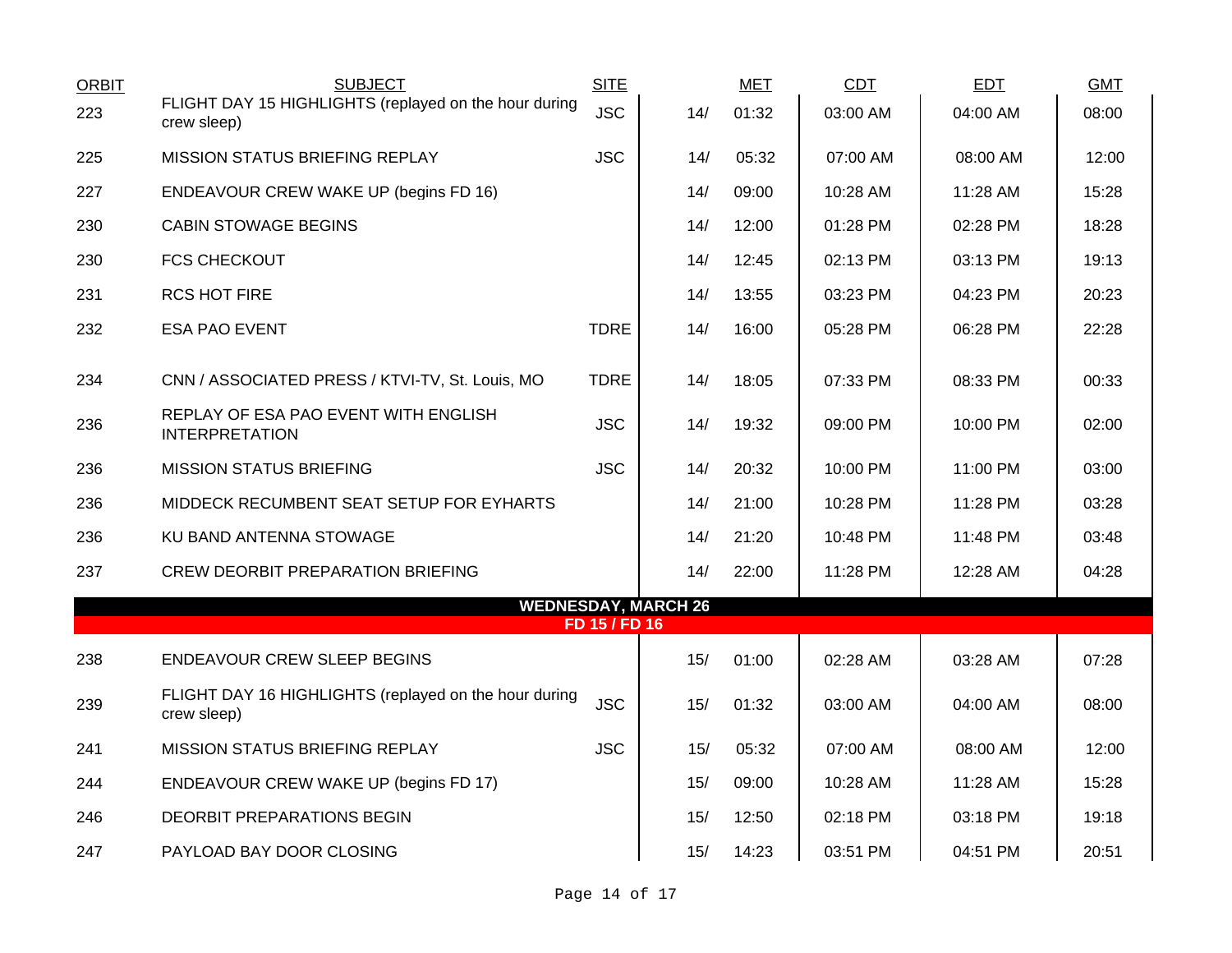| <b>ORBIT</b>              | <b>SUBJECT</b>                                                     | <b>SITE</b> |  |     | <b>MET</b> | <b>CDT</b>     | <b>EDT</b> | <b>GMT</b> |
|---------------------------|--------------------------------------------------------------------|-------------|--|-----|------------|----------------|------------|------------|
| 249                       | <b>DEORBIT BURN</b>                                                |             |  | 15/ | 17:03      | 06:31 PM       | 07:31 PM   | 23:31      |
| 250                       | MILA C-BAND RADAR ACQUISITION OF ENDEAVOUR                         |             |  | 15/ | 17:52      | 07:20 PM       | 08:20 PM   | 00:20      |
| 250                       | <b>KSC LANDING</b>                                                 | <b>KSC</b>  |  | 15/ | 18:05      | 07:33 PM       | 08:33 PM   | 00:33      |
|                           | POST-LANDING NEWS CONFERENCE                                       | <b>KSC</b>  |  |     |            | NET L+2 HRS.   |            |            |
|                           | ENTRY FLIGHT CONTROL TEAM VIDEO REPLAY                             | <b>JSC</b>  |  |     |            | NET L+3 HRS.   |            |            |
|                           | STS-123 MISSION HIGHLIGHTS VIDEO REPLAY                            | <b>JSC</b>  |  |     |            | NET L+3.5 HRS. |            |            |
|                           | VIDEO B-ROLL OF EYHARTS IN CREW QUARTERS<br>(pending availability) | <b>KSC</b>  |  |     |            | NET L+6.5 HRS. |            |            |
| <b>THURSDAY, MARCH 27</b> |                                                                    |             |  |     |            |                |            |            |
|                           | STS-123 CREW NEWS CONFERENCE (may be<br>postponed or cancelled)    | <b>KSC</b>  |  |     |            | <b>TBD</b>     |            |            |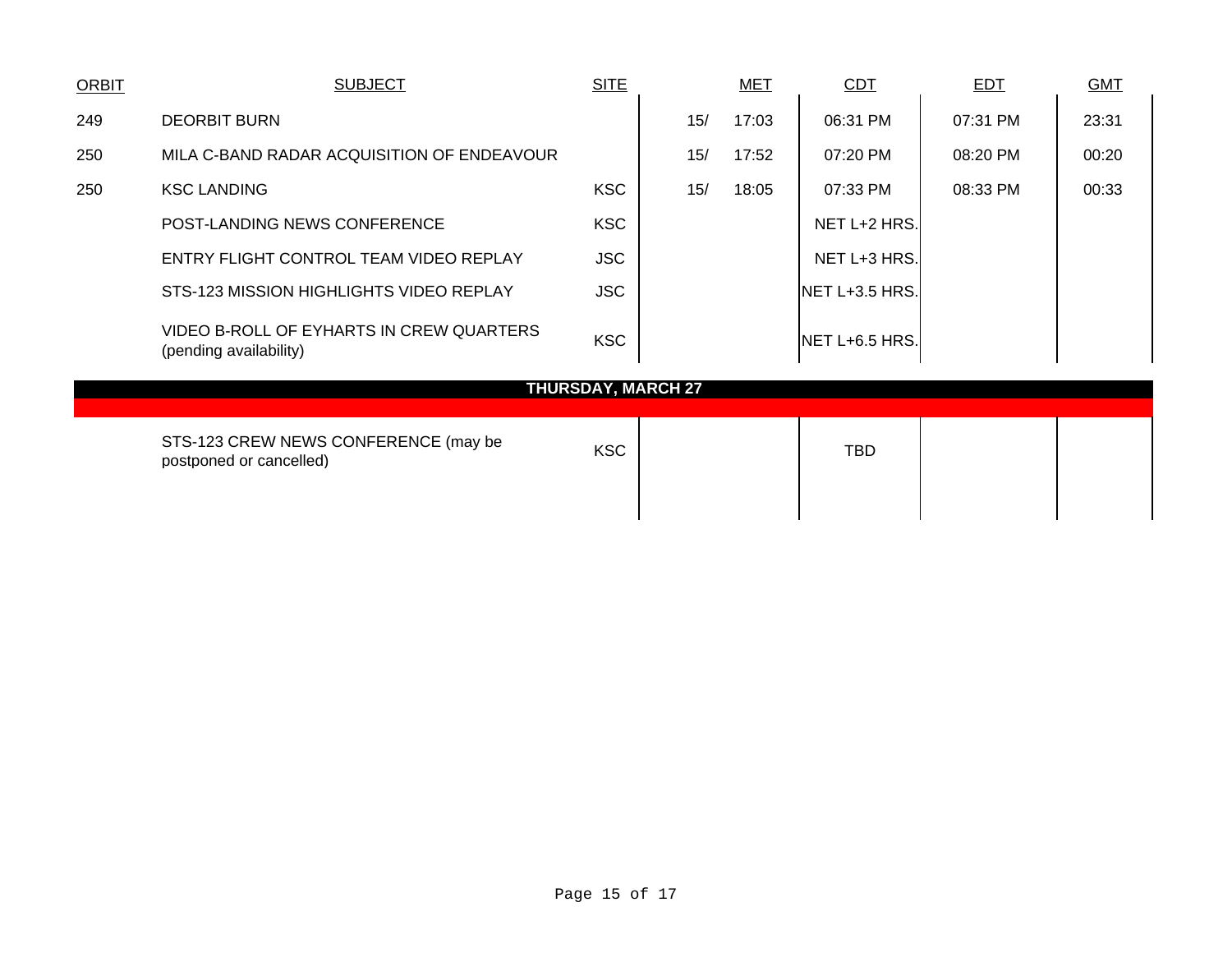| ORBIT | SUBJECT | . | <b>MET</b> | -- | ---<br>-- | $-0.00$ |
|-------|---------|---|------------|----|-----------|---------|
|-------|---------|---|------------|----|-----------|---------|

\*\*\*\*\*\*\*\*\*\*\*\*\*\*\*\*\*\*\*\*\*\*\*\*\*\*\*\*\*\*\*\*\*\*\*\*\*\*\*\*\*\*\*\*\*\*\*\*\*\*\*\*\*\*\*\*\*\*\*\*\*\*\*\*\*\*\*\*\*\*\*\*\*\*\*\*\*\*\*\*\*\*\*\*\*\*\*\*\*\*\*\*\*\*\*\*\*\*\*\*\*\*\*\*\*\*\*\*\*\*\*\*\*\*\*\*\*\*\*\*\*\*\*\*\*\*\*\*\*\*\*\*\*\*\*\*\*\*\*\*\*\*\*\*\*\*\*\*\*\*\*\*\*\*\*\*\*\*\*\*\*\*\*\*\*\*\*\*\*\*\*\*\*\*\*\*\*\*\*\*\*\*\*\*\*\*\*\*\*\*\*\*\*\*\*\*\*\*\*\*\*\*\*\*\*\*\*\*\*\*\*\*\*\*\*\*\*\*\*\*\*\*\*\*\*\*\*\*\*\*\*\*\*\*\*\*\*\*\*\*\*\*\*\*\*\*\*\*\*\*\*\*\*\*\*\*\*\*\*\*\*\*\*\*\*\*\*\*\*\*\*\*\*\*\*\*\*\*\*\*\*\*\*\*\*\*\*\*\*\*\*\*\*\*\*\*\*\*\*\*\*\*\*\*\*\*\*\*\*\*\*\*\*\*\*\*\*\*\*\*\*\*\*\*\*\*\*\*\*\*\*\*\*\*\*\*\*\*\*\*\*\*\*\*\*\*\*\*\*\*\*\*\*\* ACBM: Active Common Berthing Mechanism AMC: Americom Satellite CLPA: Camera Light Pan/Tilt Assembly Columbus: European Laboratory on ISS<br>CST: Central Standard Time CST: Central Standard Time EST: Eastern Standard Time DCSU: Direct Current Switching Unit on ISS Destiny: U.S. Laboratory on ISS DEXTRE: Special Purpose Dexterous Manipulator (SPDM) DTO: Detailed Test Objective<br>EMU: Extravehicular Mobility EMU: Extravehicular Mobility Unit<br>ESP-2: External Stowage Platform ESP-2: External Stowage Platform #2 on ISS Airlock<br>ESA: European Space Agency European Space Agency EVA: Extravehicular Activity<br>FCS: Flight Contol System FCS: Flight Contol System<br>FD: Flight Dav Flight Day FG: French Guiana GMT: Greenwich Mean Time Harmony: Connecting Node 2 on ISS HQ: NASA Headquarters ISS: International Space Station JAXAJAXA Japanese Aerospace Exploration Agency<br>JLP Japanese Logistics Pressurized Segment Japanese Logistics Pressurized Segment of Kibo JSC: Johnson Space Center **DEFINITION OF TERMS**